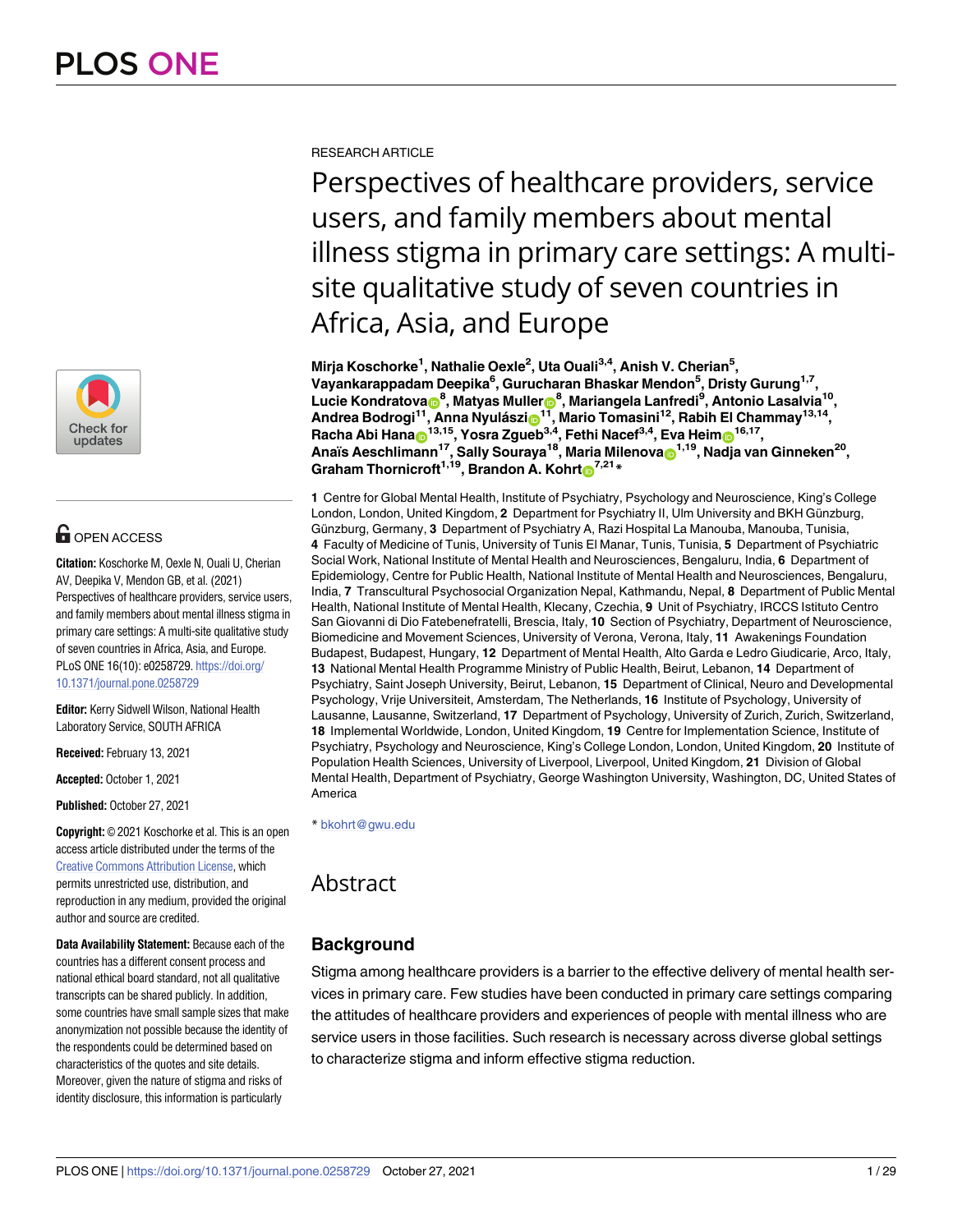<span id="page-1-0"></span>sensitive for service users and caregivers. Therefore, we encourage interested parties to obtain ethical approval from all of the relevant ethical review boards to access the qualitative data. Ethical review board information Umbrella review from King's College London PNM Research Ethics Subcommittee, King's College, London (Reference Number (No.) RESCMR-17/18-4109; approval date 23 February 2017) Contact email address: [james.2.](mailto:james.2.patterson@kcl.ac.uk) [patterson@kcl.ac.uk](mailto:james.2.patterson@kcl.ac.uk) Czech Republic National Institute of Mental Health, Klecany, Czechia. (No 128/17, 19.4.2017), Contact email address: [olga.](mailto:olga.svecova@nudz.cz) [svecova@nudz.cz](mailto:olga.svecova@nudz.cz) and [martin.bares@nudz.cz](mailto:martin.bares@nudz.cz) Hungary Semmelweis Egyetem Regionális, Intézményi Tudományos és Kutatásetikai Bizottság, (No. SE TUKEB 162/2017) Contact email address: [titkarsag.kutatasetikaibizottsag@semmelweis-univ.](mailto:titkarsag.kutatasetikaibizottsag@semmelweis-univ.hu) [hu](mailto:titkarsag.kutatasetikaibizottsag@semmelweis-univ.hu) India NIMHANS Institutional Review Board, Ref No: NIMHANS/IEC(BEH.SC.DIV.) 7th MEETING/ 2017; and permission from Directorate of Health Family Welfare Servicers, Government of Karnataka, India, (No. DD/Mental Health/10/18-19 dated 26.04.2018), Contact email address: [deannimhans@yahoo.com](mailto:deannimhans@yahoo.com) and [dd6mhkar@gmail.](mailto:dd6mhkar@gmail.com) [com](mailto:dd6mhkar@gmail.com) Italy Comitato Etico IRCCS San Giovanni di Dio – Fatebenefratelli, Brescia, (No. 102/2017); Ethics Committee of the Provinces of Verona and Rovigo, (No. 44066, 13 September 2017) Contact email address: [comitatoetico.veronarovigo@aovr.](mailto:comitatoetico.veronarovigo@aovr.veneto.it) [veneto.it](mailto:comitatoetico.veronarovigo@aovr.veneto.it) and [ceioc@fatebenefratelli.eu](mailto:ceioc@fatebenefratelli.eu) Lebanon Saint Joseph's University Beirut, (No. CEHDF 1193; 3 July 2018) Contact email address: [cue@usj.edu.](mailto:cue@usj.edu.lb) [lb](mailto:cue@usj.edu.lb) and [virginia.elkhoury@usj.edu.lb](mailto:virginia.elkhoury@usj.edu.lb) Nepal Nepal Health Research Council, (No. 139/2016, 28 July 2016), Contact email address: [nhrc@nhrc.gov.np](mailto:nhrc@nhrc.gov.np) Tunisia Ethics Committee of Razi Hospital La Manouba, (No. RPA 2/2017, 28 January 2017). Contact email address: [amina.gargouri-](mailto:amina.gargouri-berrechid@fmt.utm.tn)

**Funding:** No funding was provided for the research design, implementation, and analyses described in this manuscript, with the exception of an intramural grant from NIMHANS for the research conducted in Bengaluru, India (Project code: NIMH/ PROF/ AVC/00571/2017-18, PI: AV Cherian) and funding from Médecins du Monde to the National Mental Health Programme in Lebanon. DG and BAK have received funding from the US National Institute of Mental Health (K01MH104310; R21MH111280). GT is supported by the National Institute for Health Research (NIHR) Applied Research Collaboration South London at King's College London NHS Foundation Trust, and by the NIHR Asset Global Health Unit award. The views expressed are those of the author(s) and not necessarily those of the NHS, the NIHR or the Department of Health and Social Care. GT also

[berrechid@fmt.utm.tn.](mailto:amina.gargouri-berrechid@fmt.utm.tn)

#### **Methods**

Qualitative research was conducted on mental illness stigma in primary care settings in one low-income country (Nepal), two lower-middle income countries (India, Tunisia), one uppermiddle-income country (Lebanon), and three high-income countries (Czech Republic, Hungary, Italy). Qualitative interviews were conducted with 248 participants: 64 primary care providers, 11 primary care facility managers, 111 people with mental illness, and 60 family members of people with mental illness. Data were analyzed using framework analysis.

## **Results**

Primary care providers endorsed some willingness to help persons with mental illness but reported not having appropriate training and supervision to deliver mental healthcare. They expressed that people with mental illness are aggressive and unpredictable. Some reported that mental illness is incurable, and mental healthcare is burdensome and leads to burnout. They preferred mental healthcare to be delivered by specialists. Service users did not report high levels of discrimination from primary care providers; however, they had limited expectations of support from primary care providers. Service users reported internalized stigma and discrimination from family and community members. Providers and service users reported unreliable psychiatric medication supply and lack of facilities for confidential consultations. Limitations of the study include conducting qualitative interviews in clinical settings and reliance on clinician-researchers in some sites to conduct interviews, which potentially biases respondents to present attitudes and experiences about primary care services in a positive manner.

### **Conclusions**

Primary care providers' willingness to interact with people with mental illness and receive more training presents an opportunity to address stigmatizing beliefs and stereotypes. This study also raises important methodological questions about the most appropriate strategies to accurately understand attitudes and experiences of people with mental illness. Recommendations are provided for future qualitative research about stigma, such as qualitative interviewing by non-clinical personnel, involving non-clinical staff for recruitment of participants, conducting interviews in non-clinical settings, and partnering with people with mental illness to facilitate qualitative data collection and analysis.

## **Introduction**

Stigma against mental illness is "the main obstacle to the provision of care for people with mental disorders," [[1\]](#page-26-0) p.810. The World Health Organization (WHO) called for stigma eradication as one of the central pillars in its Action Plan 2013–2020 [\[2](#page-26-0)]. In low- and-middleincome countries (LMIC), where the emphasis has been on primary care providers (PCPs) delivering mental healthcare [[3](#page-26-0)], there is desperate need to eradicate stigma in primary care centers. Unfortunately, a global consensus package of guidelines and evidence-based interventions is lacking for stigma reduction in LMIC and low resource settings in high-income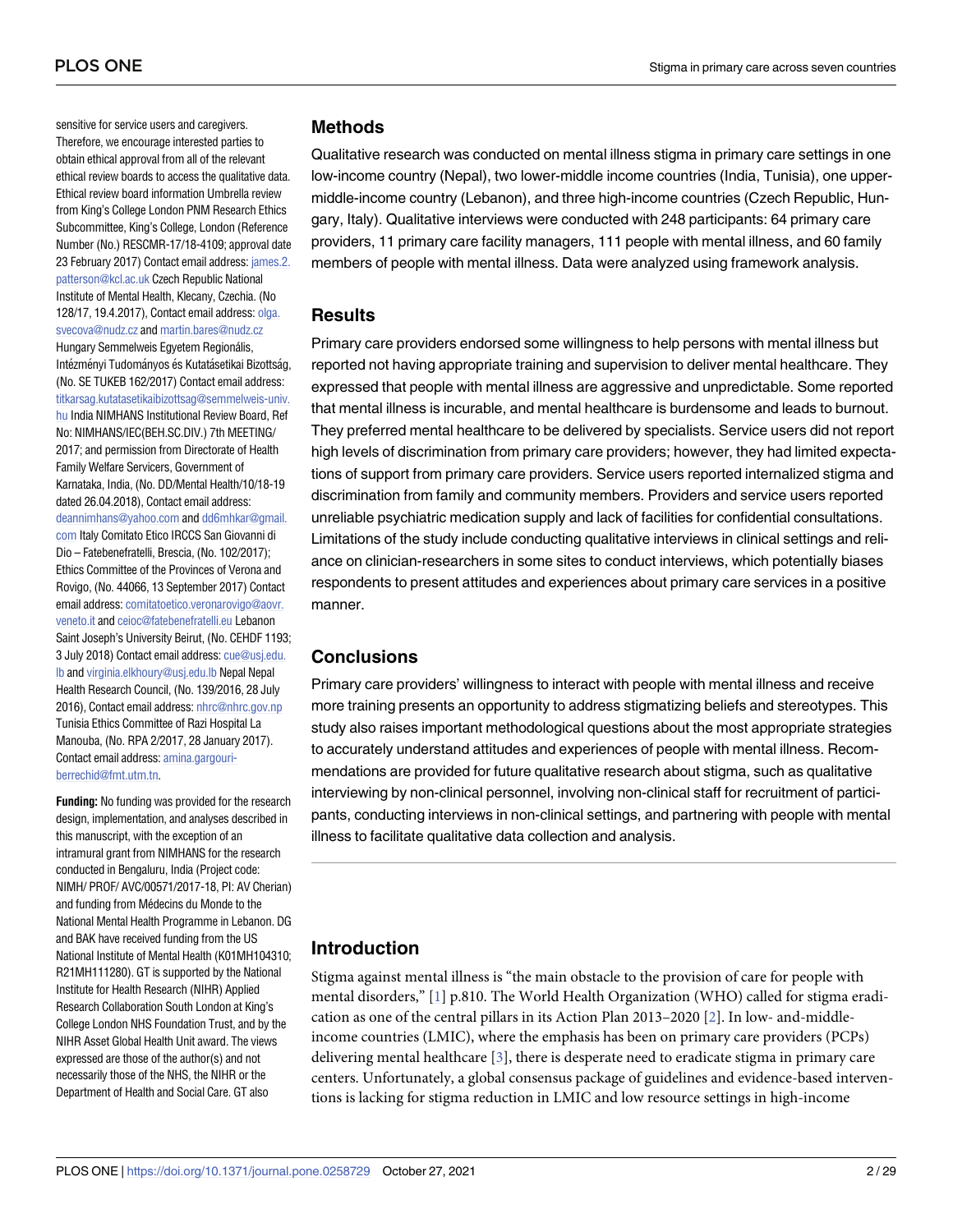<span id="page-2-0"></span>receives support from the National Institute of Mental Health of the National Institutes of Health under award number R01MH100470 (Cobalt study). GT is supported by the UK Medical Research Council in relation the Emilia (MR/ S001255/1) and Indigo Partnership (MR/R023697/ 1) awards.

**Competing interests:** The authors have declared no competing interests.

countries (HIC). The current evidence base has gaps in evaluation of behavior change, longterm outcomes, and multi-tiered system approaches that are needed for primary care settings [\[4–6](#page-26-0)].

As efforts for mental health training of PCPs are expanded in both LMIC and HIC, there is an opportunity to identify how delivery of care is affected by stigma and to reveal the experience of people with mental illness who receive their care in primary care centers. To date, rollouts of mental healthcare in primary care have reported limited uptake from trainings into service provision, combined with the lack of fidelity to evidence-based care among non-specialists, which are barriers to scaling up effective care [\[7\]](#page-26-0). This arises, in part, from stereotypes and negative attitudes among non-specialists, such as beliefs that people with mental illness are violent, have a contagious illness, are to blame for their illness, and can only be treated by specialists [\[4,](#page-26-0) [8](#page-26-0), [9](#page-26-0)]. For scale-up of mental health services to succeed, there is a need to tackle the widespread intentional and unintentional discrimination against people with mental illness in primary care globally [\[9](#page-26-0), [10](#page-26-0)]. Ultimately, a better understanding of stigma in primary care settings has the potential to address sustainability of attitudinal change, translation of attitudes into clinical competence, and the redesigning of health infrastructures to maintain positive attitudes [[4](#page-26-0), [11](#page-26-0), [12](#page-27-0)].

Therefore, the aim of this study was to document perspectives of PCPs and people with mental illness who use primary care services. The results of this study will serve to inform the development of international tools and stigma reduction guidance for intervention guides, such as the WHO mental health Gap Action Programme (mhGAP) [[13](#page-27-0)], and ongoing efforts of consortia tackling mental health stigma [\[14\]](#page-27-0), thereby contributing to improving access to and effective care for those living with mental illness, and overall enhancement of their rights, quality of life, and social inclusion.

## **Methods**

#### **Study design**

The study was carried out as a component of the International Study of Discrimination and Stigma Outcomes (INDIGO) global research network [[14\]](#page-27-0). Within INDIGO, the "PRogramme for Interventions addressing Mental healthcare knowledge, Attitudes and behavior in primaRY care" (PRIMARY) initiative aimed to develop, implement and evaluate interventions to improve knowledge, attitudes and behavior of PCPs towards service users in primary care settings.

The current study is one of the initial steps in the INDIGO-PRIMARY initiative. This is a qualitative situational analysis carried out in diverse participating sites that aimed to understand experiences in primary care centers. The study sought to cover the perspectives of PCPs, service users, and their families, as well as other stakeholders in primary care settings in Asia, Africa and Europe. Partner investigators and institutions in the broader INDIGO research network were given the opportunity to volunteer to participate in this multi-country qualitative situational analysis. The participating sites included four LMIC in South Asia, the Middle East, and North Africa (India, Nepal, Lebanon and Tunisia) as well as three HIC in Europe (Czech Republic, Hungary, and Italy). There were no exclusion criteria for sites. The only requirement was that partners would be able to implement the qualitative research without funding, and that a common qualitative protocol would be used. The study was carried out without projectspecific funding in all sites except India, where a local grant was obtained. The unfunded nature of the study meant that feasibility considerations determined the recruitment strategies and sample sizes in each site.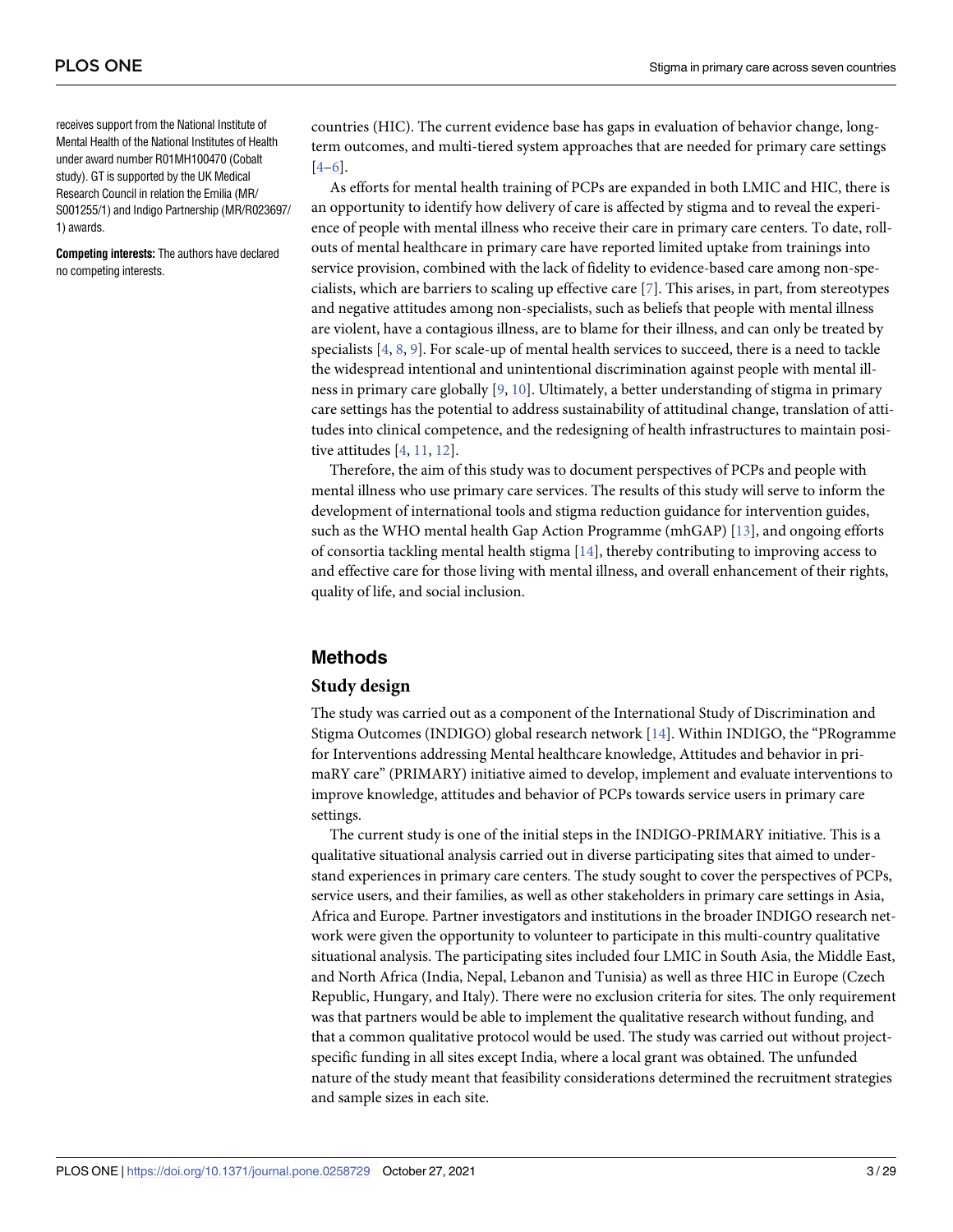<span id="page-3-0"></span>Methods comprised the collection and analysis of qualitative data arising from original interviews and focus groups with PCPs, service users, and their families as well as other stakeholders. The qualitative data included in the analyses comprised largely of information collected purposely for the INDIGO-PRIMARY study. In Nepal, the study team had recently collected relevant qualitative information on the study subject  $[15-19]$ , so these data were used and analyzed afresh for the purposes of this study. In the Czech Republic, new INDIGO-PRIMARY data collection was supplemented with comparable qualitative data from other local studies. All site leads carried out a documentary analysis of health policy and health system documents relevant to mental health in primary care in their site (these findings will be published in detail separately).

Qualitative data were collected by local researchers in the local languages in each site. Participation in the study was initiated after providing written informed consent. Care was taken to carry out interviews in settings to maintain privacy and not hinder participants' free expression. After audio recording, interviews were transcribed by the researchers who had conducted them and analyzed in the local language. The exceptions were in Tunisia and Lebanon, where interviews were translated into English and then analyzed by international interdisciplinary research teams. Full details for the Consolidated Criteria for Reporting Qualitative Studies (COREQ) are provided for each site in S1 [Table](#page-25-0).

## **Participants**

Participants for individual interviews and focus groups consisted of:

- 1. *Primary Care Providers (PCPs)*: frontline providers working in participating primary care centers who had received general training and were not mental health specialists. These included professional providers (doctors, nurses, midwives) whose primary responsibilities were patient care, non-professional providers (such as community health workers and lay providers), and administrative and support staff. In addition, supervisors for primary care facilities, such as primary care managers or lead primary care clinicians, were included.
- 2. *People with mental illness (service users) and family members*: persons receiving treatment for a mental illness at the primary care centers and their family members. Service users were recruited from the primary care centers based on nomination from PCPs about patients who received care there for mental illness. In addition, because of other ongoing research and clinical activities, study site teams were familiar with service users who obtained mental healthcare in primary care settings, and these individuals were also recruited. For the purposes of this study, we have referred to service users with *common mental disorders* as those experiencing depression, anxiety, and posttraumatic stress disorder. Service users with *severe mental disorders* refers to those with schizophrenia or other psychotic conditions, as well as bipolar affective disorder. We use this convention for classification because it was a common categorization used by respondents. We also acknowledge that depression, anxiety, and posttraumatic stress disorder can be accompanied by severe symptomatology and severe disability. The common vs. severe distinction is not an indication of the impact the disorder on an individual's life and wellbeing.

Efforts were made to ensure that participants in the sample were reasonably representative of PCPs and service users with experiences in mental healthcare integrated into primary care in the different settings. Interviews were also collected with a few mental health professionals collaborating with the primary care facilities and policy makers or health authority representatives. However, not all countries participating in INDIGO-PRIMARY were able to complete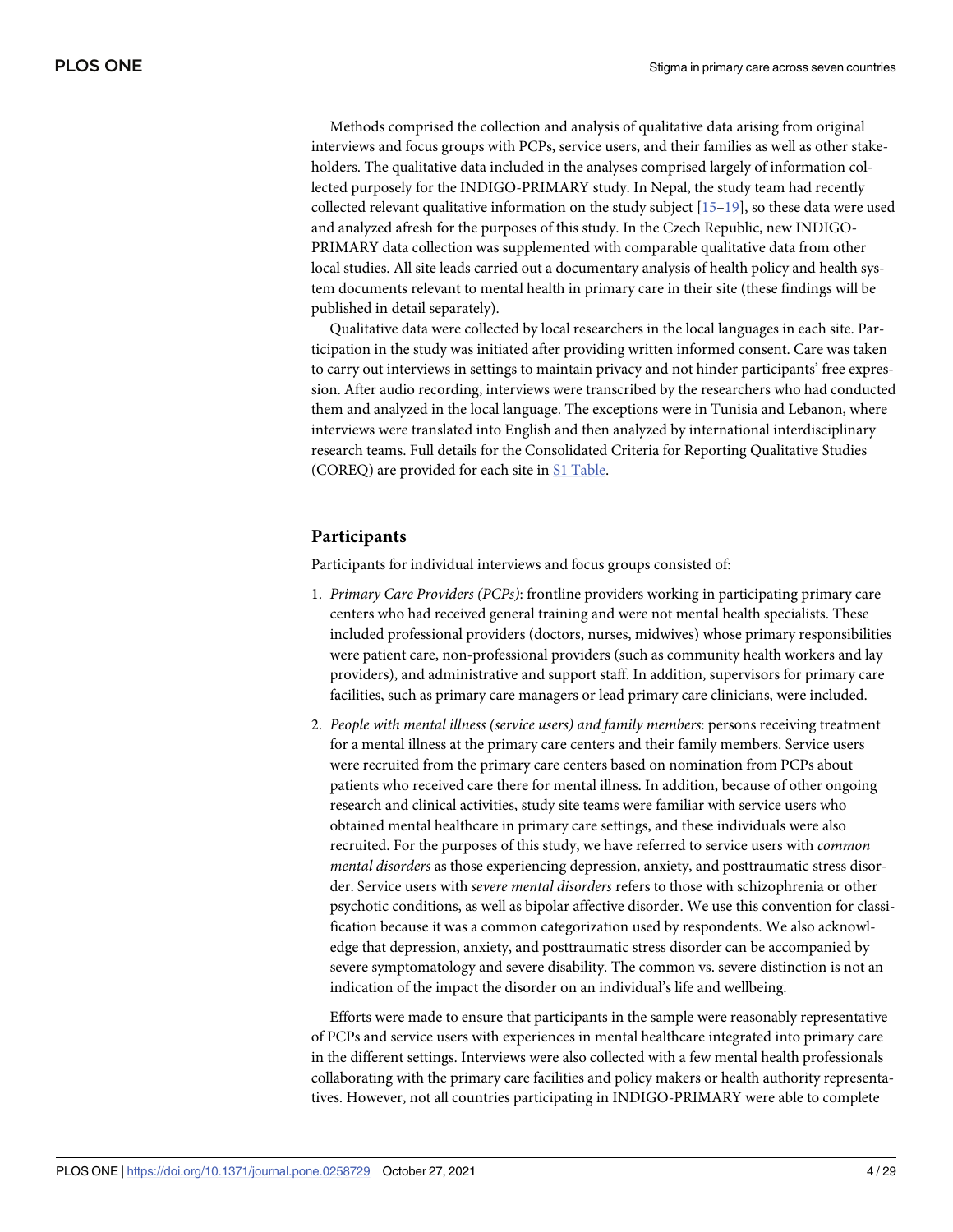this. Therefore, the current analysis will only focus on findings involving comparable respondents across all sites (i.e., PCPs, service users, and their family members).

In the Czech Republic, researchers had at least a master's degree or higher and they were affiliated with the National Institute of Mental Health in the Czech Republic. Some of the researchers had clinical training. For PCPs, recruitment took place and interviews were conducted in their primary care centers. For PCPs, purposive sampling was used to obtain individuals with different professional roles and clinical backgrounds. For service users, the researchers approached them and interviewed them in clinics. Service users were approached when researchers were available to attend clinics, and thus it was a sample of convenience. No one approached for the study refused. All interviews were audio recorded.

In Hungary, inclusion criteria for PCPs were professional training or a degree in health care and active contact with patients. Inclusion criteria for service users were diagnosis of a mental illness and active involvement in psychiatric treatment. In Hungary, the interviewer orally informed the study participants about the study and provided them with an information sheet and obtained a written form of consent. As the resources allowed us to use a convenience sample, the participants were contacted through the Hungarian team's lead researcher (a psychiatrist) in the district of the Community Psychiatry Centre. The healthcare professionals of the primary care centers were interviewed by a clinical psychologist trainee. Respondents' answers were transcribed during the interview on paper. The interview duration was 45–90 minutes. The service users and the family members were interviewed by the site's senior psychiatrist. The interview duration was 60–90 minutes and with notes transcribed on paper. No video or audio recording was utilized to mitigate participants' concerns of confidentiality breaches. All PCPs, service users, and family members agreed to be interviewed, and none of the participants refused to take part in the study.

In India, the study sites selected were in rural geographic areas. The study team approached the District Mental Health Programme consultant (a psychiatrist) for coordination of the study at the site and the project lead and the consultant together supervised the activities of the researcher at the study site. With the help of the District Mental Health Programme team, three rural primary care centers were selected out of sixty primary care centers based on the demographic details, referral rates and cooperation for the study. The team also provides supervision of mental health services at primary care centers and also trains PCPs on mental health. At the primary care centers, the study sample was selected based on purposive sampling: the available PCPs who were willing to participate in the study were included. Service users were identified and approached for the interviews with the help of primary care staff. Service users who were symptomatic or cognitively impaired were excluded. Two service users and one PCP refused to participate in the study. However, there was no dropout of participants. The research staff who had research experience underwent special training in qualitative research by the project lead, who has previous experience in qualitative research. An interview guide prepared by the INDIGO team was translated to the local language and used for the interviews. In-depth interviews with participants were carried out at the selected primary care centers and each interview lasted for 60 to 90 minutes. The interviews were audio recorded and the verbatims were translated and transcribed. The transcripts were reviewed by an independent researcher. Subsequently, the research team carried out the qualitative data analysis, and the project lead and co-lead who were experts in qualitative research supervised and reviewed the data analysis process.

In Italy, PCPs were those potentially involved in the care of patients with a mental illness. In Italy, all primary care providers are the first-line professionals for people with illnesses, as they are the gatekeepers for specialized mental health services. For service users, the only criterion was that he/she had to receive care for a mental health problem, regardless of diagnosis.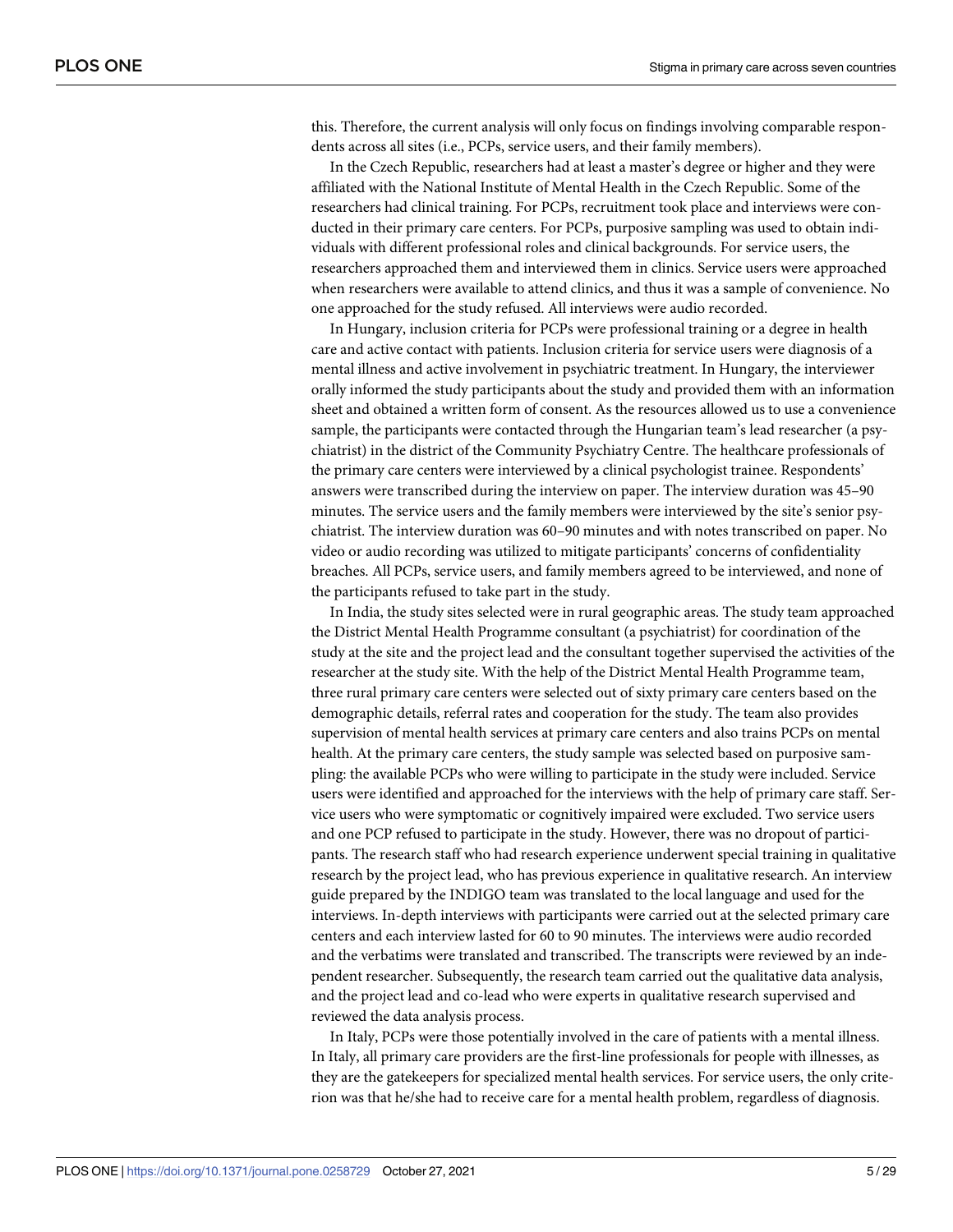<span id="page-5-0"></span>For caregivers, the only criterion was that he/she had to be a first-degree relative of a person with a mental illness, regardless of diagnosis. Initially, potential participants were contacted by the lead researcher via telephone or e-mail and asked if they were interested in participating. In the case of consent, participants were subsequently approached by the local research team for the interviews. Participants were first given full details on the aims and the overall design of the study; informed consent forms were signed by participants (with the exception of telephone interviews). Interviews lasted on average 30–60 minutes. Interviews with PCPs, service users, and family members were conducted face-to-face. Only the interview with the primary care manager was made on the telephone.

In Lebanon, primary care centers providing mental health services were included and PCPs trained on mhGAP were recruited for interviews. The primary care department of the Ministry of Population and Health contacted the directors of the primary care centers. The director decided whether to accept for his/her staff to participate in the study. Service users receiving care at the primary care centers were invited to participate. Only service users in psychiatric emergencies were excluded from the option to participate. Participants were contacted by primary care clinic focal point employees who were responsible for explaining the study and obtaining verbal agreement from participants. A member of the local research team orally presented the study to participants and provided them with a participant information sheet to peruse. Except when the interview was performed over the phone, all participants then completed and signed an informed consent form. When the phone conversation was set, the interviewer repeated the explanation and the consent form to the participant. The interviewer ensured that the participant had enough time to ask questions in advance. Phone interviews were conducted for service users who preferred it, and consent was obtained verbally in these circumstances. The interview duration was 30 to 60 minutes. Although all staff agreed to be interviewed, some service users did not feel comfortable doing the interview because the first contact was done by primary care clinic focal persons. However, the exact number of service users who refused to participate was not recorded.

In Nepal, existing qualitative datasets with PCPs, service users and their family members, and policymakers [\[15–19](#page-27-0)] were used to extract information relevant to the INDIGO-PRIM-ARY topics of interest. Inclusion criteria for PCPs were those who received mhGAP training through the PRogramme for Improving Mental healthcarE (PRIME) project in Nepal [\[20\]](#page-27-0) and who consented to participate in all research activities including training evaluations and qualitative interviews in the beginning of the training. Inclusion criteria for service users were: being identified as having one of the four priority disorders of the project (depression, alcohol use disorder, epilepsy, or psychosis), being above the age of 18 years, and having received treatment from the PCPs who received the mhGAP training. All the interviews were conducted by trained research assistants in the Chitwan district of Nepal, where the projects were being implemented. The participants were selected by the study teams in coordination with the PCPs from local primary care centers. In-depth interviews were conducted with PCPs, service users, and family members in all the projects. Written consent was sought from the participants prior to the interview. The interviewers followed a semi-structured interview guide to conduct the interviews. For the service users and family members receiving treatment in primary care centers, the questions focused on their explanatory models, help-seeking, barriers and facilitators to their treatment, and reasons for non-adherence (if they had dropped out of treatment). For PCPs, questions focused on their experience of treating mental health patients (barriers and facilitators), receiving mhGAP training, knowledge, and attitude. Similarly, for service users involved in stigma interventions [\[15,](#page-27-0) [21,](#page-27-0) [22\]](#page-27-0), questions focused around their experiences of participating in mhGAP trainings with PCPs. All interviews were conducted in Nepali and were audio-recorded. They were then transcribed and translated by professionals.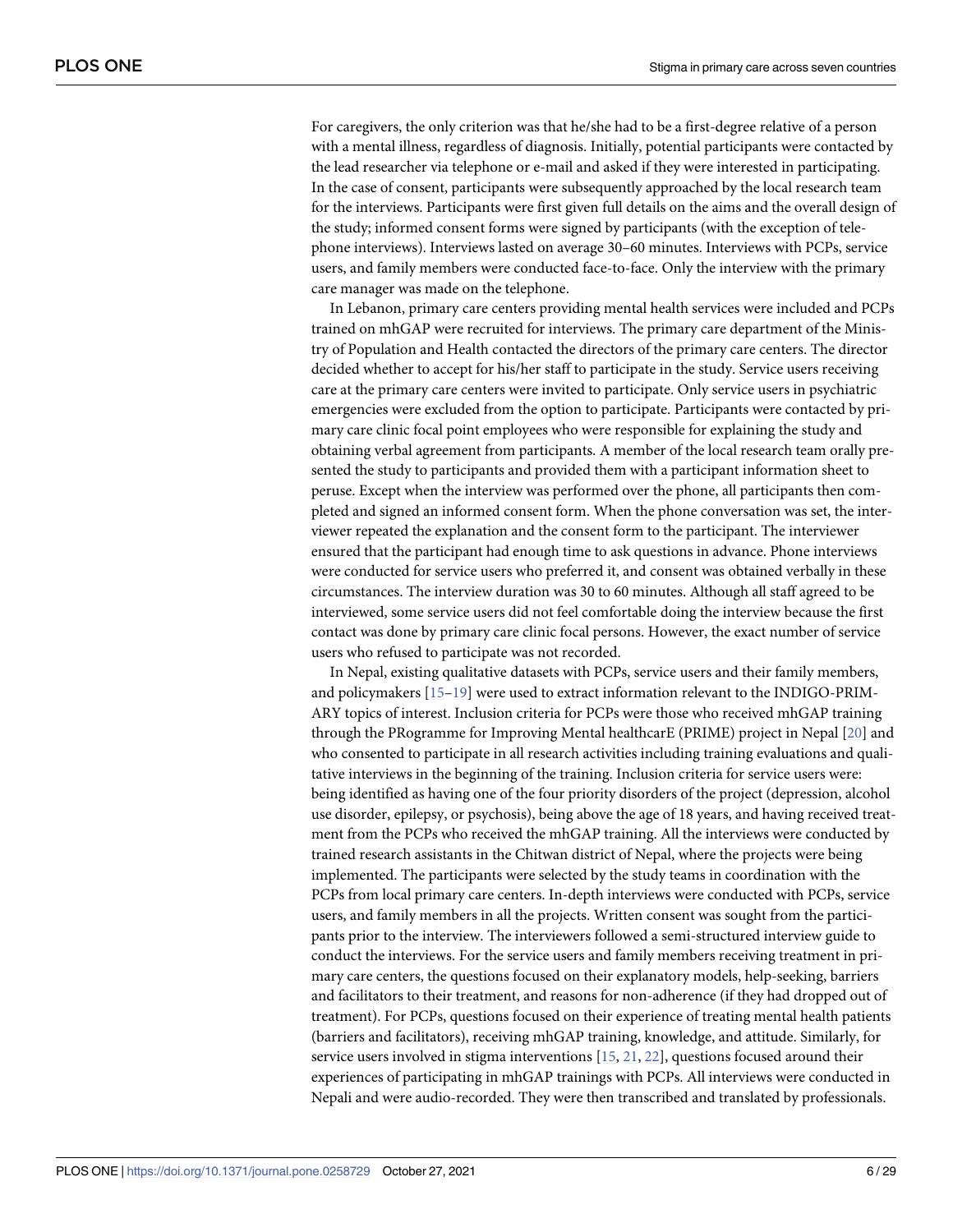<span id="page-6-0"></span>In Tunisia, the site was chosen based on acceptance of the lead PCP to conduct the study in her primary care center, and based on placement of the primary care center in the geographical sector of the referent psychiatry department. All service users of this particular primary care center were approached to participate in the study, and two refused. In Tunisia, senior psychiatrists, who were clinician-researchers at the local hospital, conducted the qualitative interviews. They had qualitative research training, with prior experience leading key informant interviews and focus group discussions. The psychiatrists conducting the qualitative interviews was known to some of the participants including the lead PCP, the associated mental health professional, and the program manager participating in the study. But the psychiatrist conducting interviews was not known to the remainder of the study participants.

#### **Qualitative situational analysis tool**

The situational analysis tool comprised questionnaires for documentary analysis as well as topic guides for qualitative interviews and focus group discussions. The questionnaires for the documentary analysis were based on an existing case study methodology outlined for mental health projects in LMIC [[23](#page-27-0)] as well as a situational analysis tool developed for a large international program of mental health interventions in primary care [[24\]](#page-27-0). The topic guides were adapted from guides used for the exploration of experiences of stigma and discrimination among people with mental illness in India [\[25\]](#page-27-0), which have also been used in other studies on stigma and discrimination in India [\[26\]](#page-27-0).

As INDIGO-PRIMARY was carried out in culturally and socio-economically diverse sites, core topic guides comprised a list of broad questions and probes with the phrasing of questions developed locally to take the cultural and contextual factors of each site into account. The situational analysis tool is accessible online (see S1 [Table](#page-25-0)).

#### **Data analysis**

Techniques of framework analysis were used for qualitative data, allowing for analysis both by site and across sites. This approach was chosen as it compares cases and codes, making analysis and dissemination digestible and relevant to policy-makers [\[27\]](#page-27-0). A thematic coding framework was created jointly with the research teams in all sites to structure multiple-researcher coding [\[28\]](#page-27-0). Inductive coding was used to identify additional codes relevant to the specific context in each site. The coding framework was charted into tables to compare various stakeholders' experiences and views on key themes such as "attitudes of PCPs" or "experiences of stigma and discrimination in primary care" [\[27\]](#page-27-0). In a second step, similarities and differences between research sites were mapped out on each theme. Relevant subthemes evident in the data were identified (e.g., different types of stereotypes evident in PCP narratives across countries). Cross-country findings on each theme were summarized for a) data from PCPs (provider perspective) and b) data from service users/family members (service user perspective), with a particular focus on findings that were salient across study sites and findings that appeared to be more locally specific. In a final step, implications for interventions to address stigma and discrimination in primary care were identified.

Regarding presentation of results, we have chosen to use non-specific terminology rather than to present results as percentages or frequencies. We are aware that this issue is debated among qualitative researchers. We are following one of the recommended conventions in presenting qualitative research [\[29\]](#page-27-0) that we feel best fits the nature of our study design and data. Neale and colleagues (2014) recommend that raw numbers be only included for features that have been assessed for all participants. Because of the semi-structured nature of these interviews, we cannot state with certainty that a particular subtheme as presented in our results was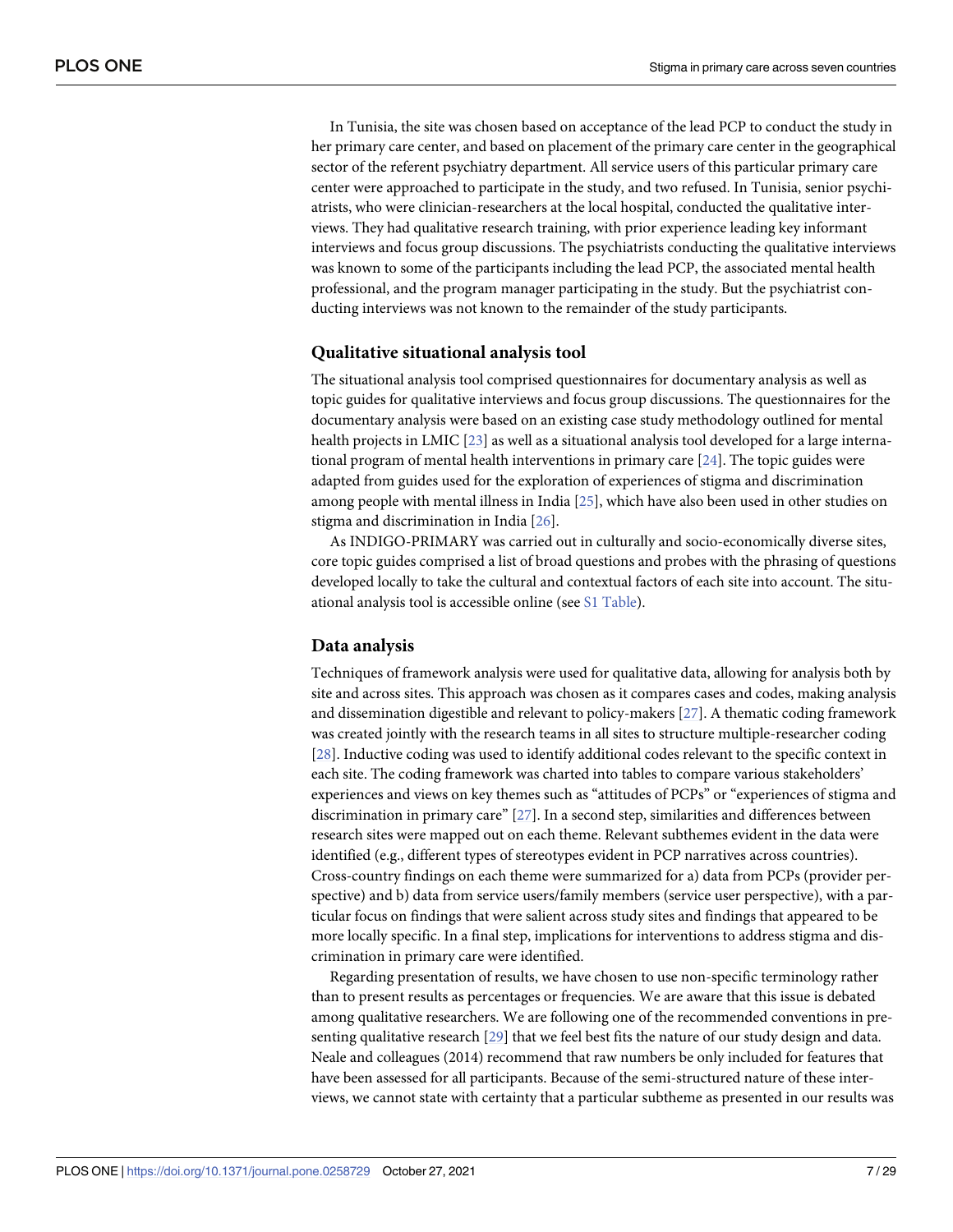<span id="page-7-0"></span>presented in manner that allowed every participant to respond with an endorsement or denial of the statement. This is better suited to a structured questionnaire, which is something that could follow from this research to establish prevalence of different attitudes or experiences in a multi-site study. In addition, Neale and colleagues recommend that reporting % be limited to studies in which the sample size is at least 50 respondents are greater. Although our total sample is 248, all sites except Nepal are below the 50-respondent threshold. Therefore, any reporting of percentages would be biased toward the Nepal results and not representative across countries. Neale and colleagues discourage using terms with specific quantitative meaning (e.g., majority, minority) with a specific justification, and instead recommend non-specific language (e.g., few, several, some, many). Ultimately, we chose this latter strategy of using non-specific terms when helpful to convey meanings, and we have avoided use of percentages, frequencies, and specific quantitative terminology. This best captures the spirit that qualitative data should be used to understand phenomena rather than quantifying frequency of themes to infer prevalence of such phenomena [[29](#page-27-0)].

### **Ethical statement**

Informed consent was obtained from all participants taking part in data collection for this study. Ethics approval was obtained from the PNM Research Ethics Subcommittee, King's College London (Reference Number (No.) RESCMR-17/18-4109; approval date 23 February 2017) and local Ethics Committees in the participating sites: Czech Republic (National Institute of Mental Health, Klecany, Czechia. No 128/17, 19.4.2017), Hungary (Semmelweis Egyetem Regionális, Intézményi Tudományos és Kutatásetikai Bizottság, No. SE TUKEB 162/ 2017), India (NIMHANS Institutional Review Board, Ref No: NIMHANS/IEC(BEH.SC.DIV.) 7th MEETING/2017; and permission from Directorate of Health Family Welfare Servicers, Government of Karnataka, India, No: DD/Mental Health/10/18-19 dated 26.04.2018), Italy (Comitato Etico IRCCS San Giovanni di Dio–Fatebenefratelli, Brescia, No. 102/2017; Ethics Committee of the Provinces of Verona and Rovigo, No. 44066, 13 September 2017), Lebanon (Saint Joseph's University Beirut, No. CEHDF 1193; 3 July 2018), Nepal (Nepal Health Research Council, No. 139/2016, 28 July 2016), Tunisia (Ethics Committee of Razi Hospital La Manouba, 28 January 2017).

### **Results**

#### **Description of settings**

The studies were conducted in primary care settings in seven countries, with all countries hav-ing different models of primary care-based mental health services (see Tables [1](#page-8-0) and [2\)](#page-10-0). We first describe the context in the LMICs: In India, three primary healthcare centers in the Ramanagaram District, Bengaluru Division, of Karnataka State in the southern central region of the country participated in the qualitative situational analysis. In Bengaluru, there is a history of initiatives to support primary care-based mental health services going back multiple decades [\[30\]](#page-27-0). In Nepal, there has been a recent initiative through PRIME, through which a district mental health plan was developed that included training primary care workers on mhGAP and psychosocial skills [[20](#page-27-0)]. The PRIME initiative was conducted in southern Nepal in the Chitwan district bordering India. The prior qualitative study from which data were drawn for this study included 32 primary care centers for anti-stigma study conducted in those settings [\[15\]](#page-27-0). In Lebanon, two primary care centers participated in the Mount Lebanon area. Some of the participating Lebanese PCPs were are also trained on mhGAP, and community mental health centers provide specialized mental health services. However, not all PCPs had mhGAP training at the facilities. This represents the situation throughout the country where only some PCPs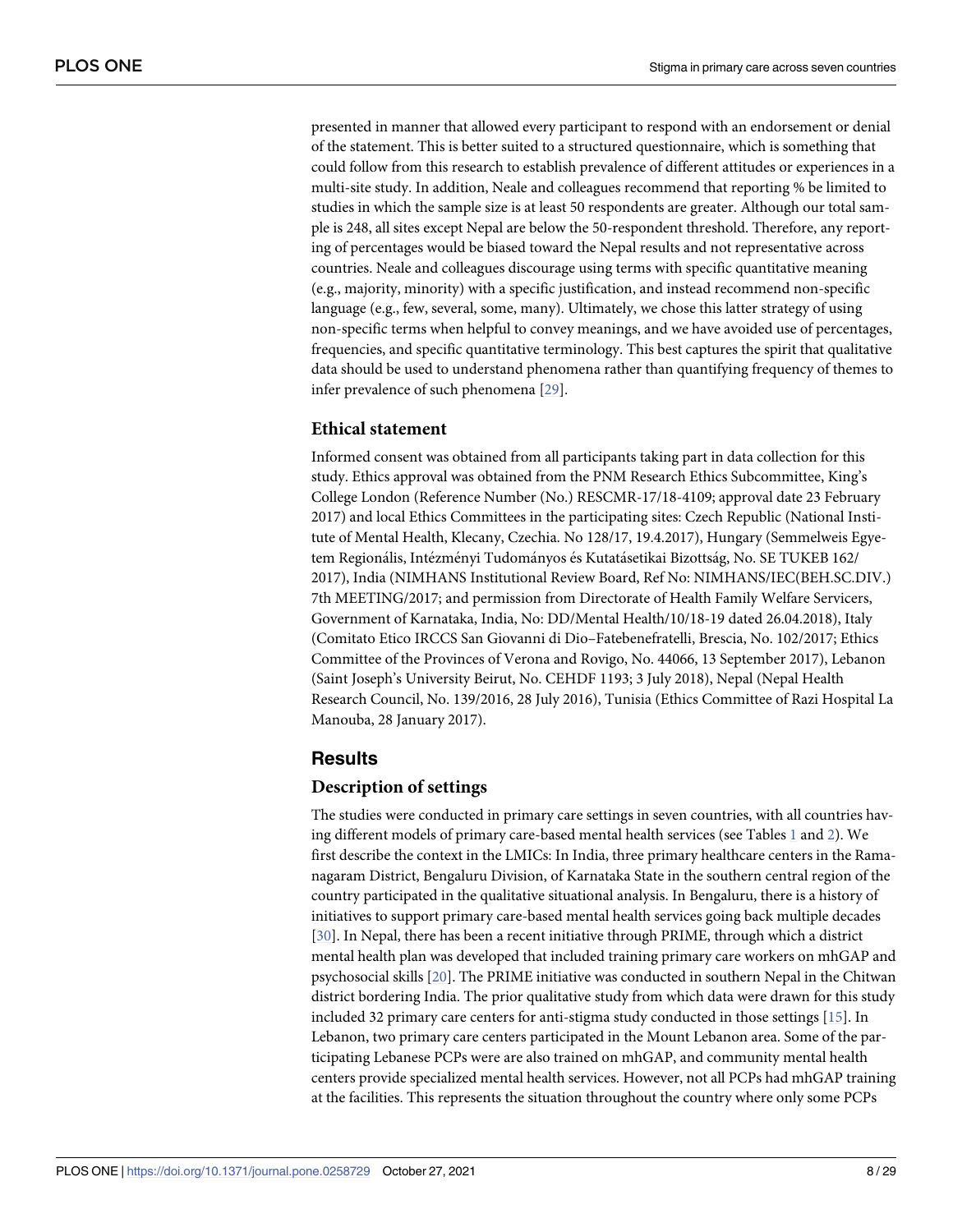| India                                                                     |                                                                                                                                                                                                                                                                                                                                                                                                                                                | <b>Nepal</b>                                                                                                                                                                                                                                                                                                                                                                                                      | Lebanon                                                                                                                                                                                                                                                                                                                                                                                                                          | Tunisia                                                                                                                                                                                                                                                                                                                                                                                                                                                                                     |  |  |
|---------------------------------------------------------------------------|------------------------------------------------------------------------------------------------------------------------------------------------------------------------------------------------------------------------------------------------------------------------------------------------------------------------------------------------------------------------------------------------------------------------------------------------|-------------------------------------------------------------------------------------------------------------------------------------------------------------------------------------------------------------------------------------------------------------------------------------------------------------------------------------------------------------------------------------------------------------------|----------------------------------------------------------------------------------------------------------------------------------------------------------------------------------------------------------------------------------------------------------------------------------------------------------------------------------------------------------------------------------------------------------------------------------|---------------------------------------------------------------------------------------------------------------------------------------------------------------------------------------------------------------------------------------------------------------------------------------------------------------------------------------------------------------------------------------------------------------------------------------------------------------------------------------------|--|--|
| World Health<br>Organization<br>Region, World<br><b>Bank Income Level</b> | South Asia, Lower-middle-income<br>country                                                                                                                                                                                                                                                                                                                                                                                                     | South Asia, Low-income<br>country (at the time of the<br>study)                                                                                                                                                                                                                                                                                                                                                   | Middle-East/North Africa, Upper-<br>middle income country                                                                                                                                                                                                                                                                                                                                                                        | Middle-East/North Africa,<br>Lower-middle income country                                                                                                                                                                                                                                                                                                                                                                                                                                    |  |  |
| <b>Mental Health</b><br><b>Care System</b>                                | Mental health services are<br>provided at primary, secondary<br>and tertiary care settings, which<br>includes both government and<br>private practitioners. In the study<br>site, mental health services are<br>available at the district hospital<br>and through the district mental<br>health program, which consists of<br>a multidisciplinary team. Mental<br>health professionals are associated<br>with all PCCs in the entire district. | Mental health services are<br>currently available in few<br>districts where community<br>mental health services are<br>introduced by both<br>government and NGOs. PCCs<br>who received mental health<br>training from an NGO do<br>provide some services; most<br>mental health services are<br>provided within tertiary<br>hospitals, district level<br>hospitals or private hospitals.                          | Mental health services are provided at<br>some PCCs as part of the Ministry of<br>Public Health network. Community<br>mental health centers are also part of the<br>National Mental Health Plan.<br>Specialized clinics are available in the<br>private sector. Eight private hospitals<br>have psychiatric wards and one<br>psychiatric ward was recently opened in<br>a public hospital. The private sector is<br>predominant. | Mental health services are<br>provided by the public and the<br>private sector. All inpatient<br>facilities are in the public sector,<br>most often at the 3 <sup>rd</sup> level of<br>care. Outpatient services are<br>provided by outpatient<br>departments of a major<br>psychiatric hospital in Tunis, by<br>general hospitals and by private<br>practitioners (psychiatrists).                                                                                                         |  |  |
| Pathways to<br><b>Mental Healthcare</b>                                   | The majority of patients seek help<br>within the healthcare system (e.g.,<br>consult either a psychiatrist<br>general practitioner); however,<br>between 33-90% of patients<br>(persons with psychotic disorders)<br>consult faith healers and native<br>healers before seeking help within<br>the healthcare system.                                                                                                                          | Traditional and religious<br>healers are known to be the<br>primary sources of treatment<br>for mental health problems in<br>the community. It is estimated<br>that over 75% of all illnesses<br>are treated within the<br>traditional healthcare system.<br>Scholars found that home<br>remedies for illness are often<br>sought first, followed by<br>formal health-seeking within<br>the 'traditional' system. | Service users usually access treatment<br>from specialized mental health clinics<br>by consulting psychotherapists or<br>psychiatrists, psychiatric hospitals,<br>general hospitals with psychiatric wards<br>and neurologists, but also traditional<br>healers and religious leaders. Less<br>persons visit primary healthcare centers<br>for mental health services and in general<br>people are used to going to specialists. | For depression and anxiety,<br>people predominantly seek help<br>in general medicine first (private<br>and public family doctors),<br>whereas for severe mental<br>illness, an estimated 40% see a<br>psychiatrist or are admitted to<br>psychiatric hospital directly.<br>Traditional or religious healers<br>are still a primary source of<br>treatment for all kinds of mental<br>health problems.                                                                                       |  |  |
| <b>Primary Care</b><br>System                                             | In India, PCPs exist in rural<br>villages and are an integral part of<br>the governmental healthcare<br>system. Each PCC provides<br>services for 20,000 persons (hilly<br>and tribal areas) or 30,000 persons<br>(plain areas).                                                                                                                                                                                                               | PCPs in Nepal are health<br>assistants, auxiliary health<br>workers and medical officers<br>delivering services through<br>primary health centers and<br>health posts established in<br>each electoral area as a first<br>referral point. Health posts<br>and community health units<br>are the lowest level facilities<br>functioning in the<br>community.                                                       | PCPs in Lebanon provide basic physical<br>and mental health services (e.g., basic<br>medication and health awareness). In<br>addition, community mental health<br>centers exist, which provide more<br>specialized mental health services with a<br>mental health multidisciplinary team.<br>While there are numerous PCCs in<br>urban areas, the number of PCCs in<br>rural areas is low.                                       | A wide network of PCPs exists<br>within Tunisia which provide<br>proximity care for the whole<br>population (90% of population<br>lives <5km from a PCC).                                                                                                                                                                                                                                                                                                                                   |  |  |
| Mental health in<br>Primary<br>Healthcare                                 | Mental health services at PCCs<br>include identification of service<br>users, condition diagnoses,<br>medication provision, non-<br>specific counselling, informal<br>community outreach programs<br>and referral services. ASHA<br>workers and field health workers<br>usually conduct home visits and<br>provide necessary services.                                                                                                         | The government is gradually<br>rolling out an abbreviated<br>version of WHO's mhGAP 2.0<br>and basic psychosocial care<br>module for primary health<br>workers. The health workers<br>can identify mental health<br>problems and provide medical<br>treatment as well as basic<br>counseling or psychosocial<br>supports.                                                                                         | Mental health services at PCPs include<br>the identification of service users, basic<br>management, and referral to specialized<br>care when necessary. Community<br>mental health centers are more<br>specialized in providing mental health<br>services (e.g., psychopharmacological<br>medications, psychotherapy, and case<br>management).                                                                                   | PCPs have a limited role in<br>mental healthcare despite a<br>national mental health program<br>aiming to implement mental<br>healthcare into primary care.<br>For the time being, PCPs mainly<br>provide psychotropic<br>medication. The management of<br>common mental disorders<br>(mainly depression and some<br>anxiety disorders) and follow up<br>of severe mental illness is limited<br>to some PCCs, where primary<br>care clinicians are motivated<br>and have received training. |  |  |

#### <span id="page-8-0"></span>[Table](#page-7-0) 1. Overview of mental health and primary care in participating countries: Low- and middle-income countries (LMICs).

(*Continued*)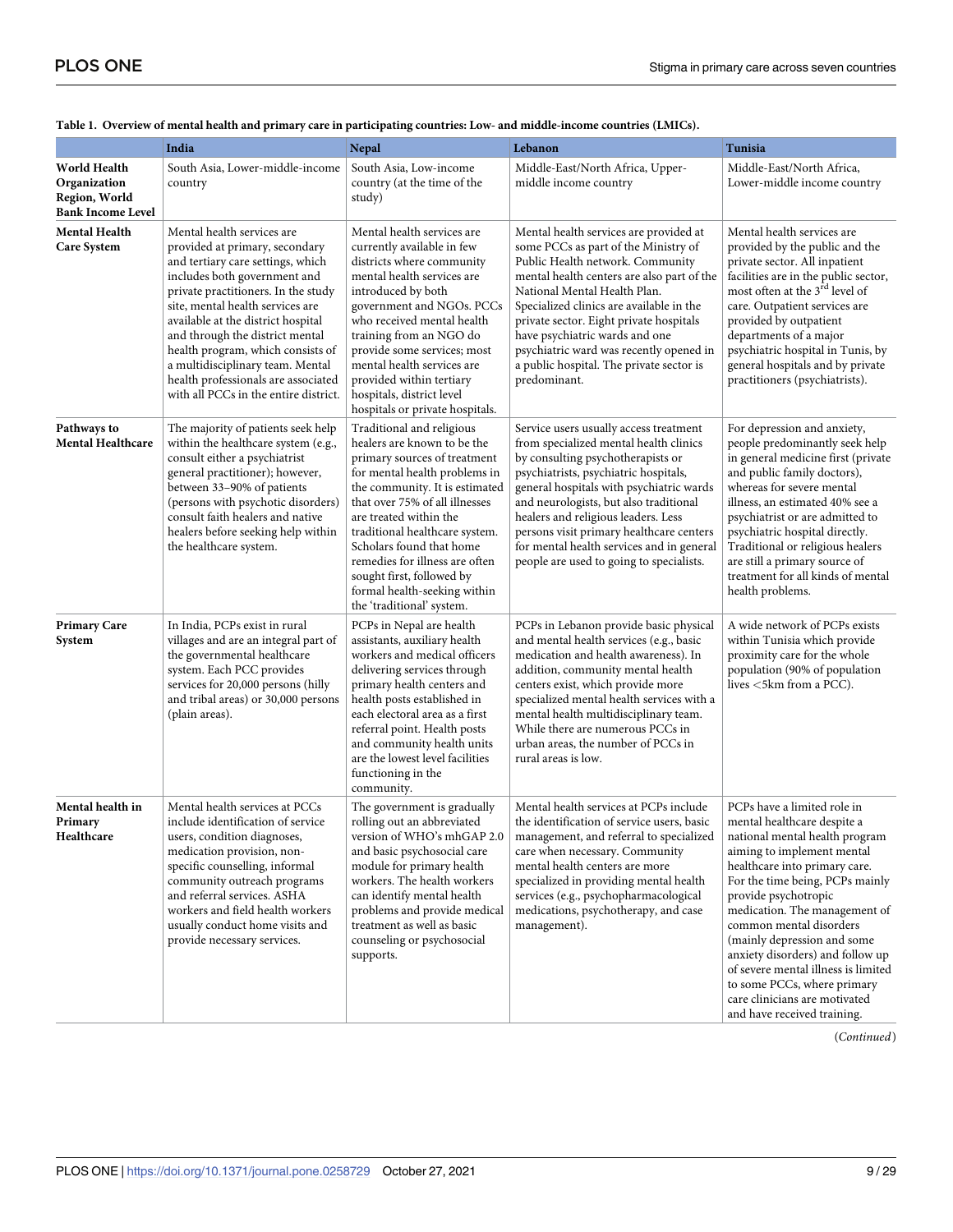|                                                                    | India                                                                                                       | <b>Nepal</b>                                           | Lebanon                                                                                                     | Tunisia                                                                                                              |
|--------------------------------------------------------------------|-------------------------------------------------------------------------------------------------------------|--------------------------------------------------------|-------------------------------------------------------------------------------------------------------------|----------------------------------------------------------------------------------------------------------------------|
| <b>Primary Care</b><br><b>Facilities Included</b><br>in this Study | Three primary healthcare centers<br>in the Ramanagaram District,<br>Bengaluru Division, Karnataka<br>State. | 32 primary care facilities in<br>Chitwan district.     | Two primary healthcare centers in<br>Mount Lebanon.                                                         | One primary healthcare center<br>in the Greater Tunis area.                                                          |
|                                                                    | mhGAP training: No                                                                                          | mhGAP training: Yes                                    | mhGAP training: Partial (one PCC had<br>training, and some providers at the<br>other facility had training) | mhGAP training: No                                                                                                   |
|                                                                    | Other primary care-based mental<br>health training: Yes, Department<br>of Mental Health Program             | Other primary care-based<br>mental health training: No | Other primary care-based mental health<br>training: No                                                      | Other primary care-based<br>mental health training: Some<br>providers trained through<br>National Mental Health Plan |

#### **Table 1.** (Continued)

Abbreviations: mhGAP, mental health Gap Action Program; PCC, primary care center; PCP, primary care provider.

<https://doi.org/10.1371/journal.pone.0258729.t001>

have had exposure to mental health training. In one primary care center in the Greater Tunis area of Tunisia, some providers have been exposed to training through the national mental health program, although none had received formal mhGAP-IG training. Among those who have had training, PCPs generally have limited responsibilities in mental healthcare with the exception of basic medication management for depression and anxiety. In summary, the PCPs in the LMIC are representative from the perspective of a mix of those who have had and have not had a focused mental health training, and all recruited PCPs worked at primary care centers where some mental healthcare was being provided.

Regarding the HICs: in the Czech Republic, three primary care centers in Prague participated in the study. Czech general practitioners receive general psychiatry training in medical school, but there is no further systematic mental health training for these doctors working in primary care. Their mental healthcare activities are limited to prescribing antidepressants and referring patients to mental health specialists. In Hungary, four primary care centers in Budapest participated in the study. Family doctors in primary care centers are responsible for referring patients to mental health specialists. Then with written permission from a specialist, family doctors can prescribe antidepressants and anxiolytics for a limited time of 6 months to 1 year. In Italy, two primary care centers in Brescia and one primary care center in Verona participated in the study. Italy has a long tradition of primary care- and community-based mental health services. PCPs detect mental illness and refer patients to specialists. PCPs are authorized to prescribe psychiatric medication, and they primarily treat common mental disorders.

To classify the types of primary care models of mental healthcare integration, we draw upon the framework adapted by van Ginneken and colleagues [[30](#page-27-0)]. This framework classifies primary care mental health services into five types: 1) education and training models where PCPs are trained to independently manage mental illness; 2) consultation-liaison models in which PCPs independently manage with only educational support from specialists; 3) collaborative care models where care managers are in place to foster linkages among primary care centers and specialists; 4) referral/replacement models in which PCPs identify and refer patients to specialists; and 5) specialist-community models in which PCPs are trained within specialty programs to treat severe mental disorders in community settings. Models in all the LMIC partner sites (India, Nepal, Lebanon, and Tunisia) can be described as generally consultation-liaison. In the Czech Republic and Hungary, the model is predominantly replacement/ referral. In Italy, the model is predominantly collaborative care.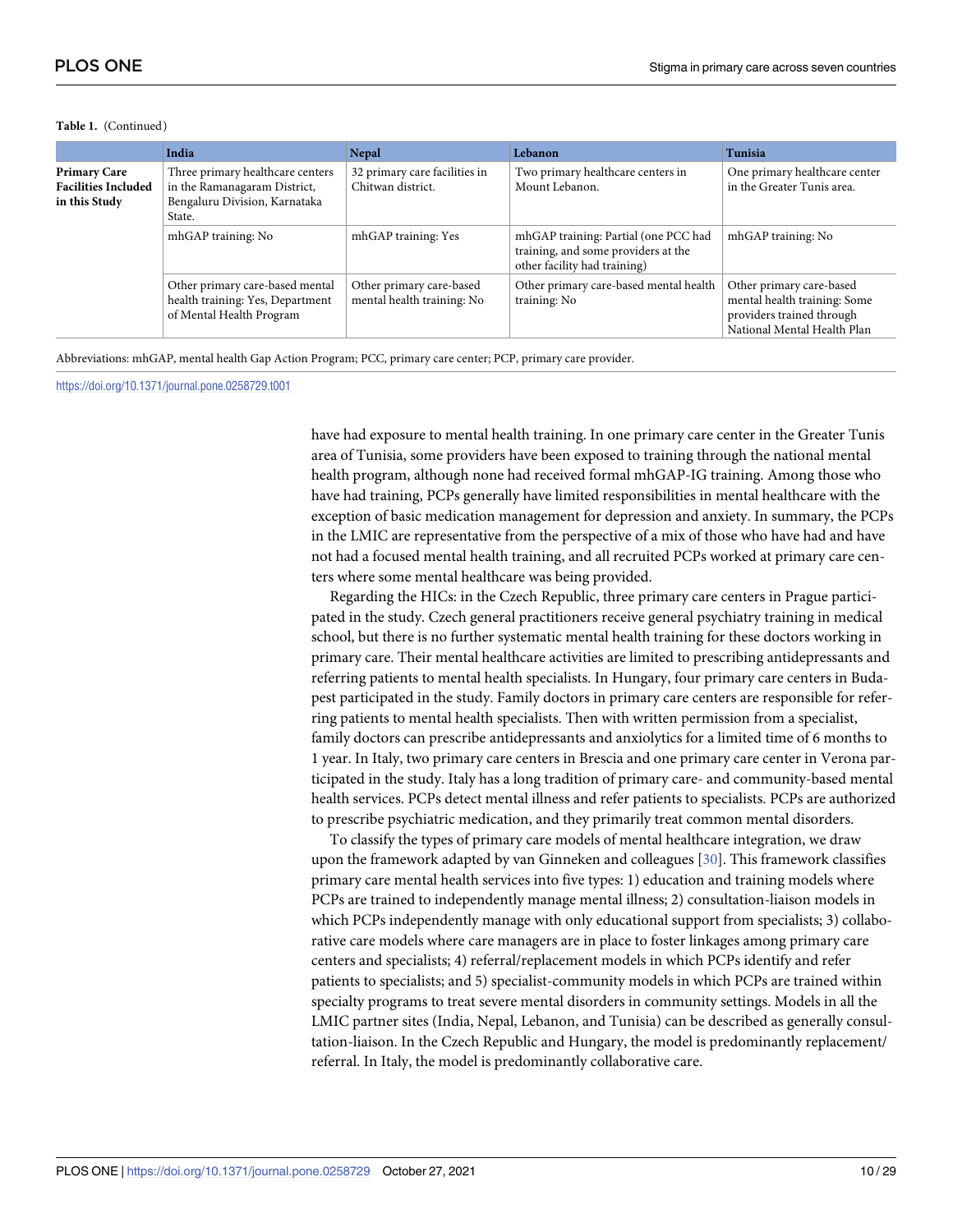|                                                                                  | <b>Czech Republic</b>                                                                                                                                                                                                                                                                                                                                                                                                                                                               | <b>Hungary</b>                                                                                                                                                                                                                                                                                                                                                                                            | <b>Italy</b>                                                                                                                                                                                                                                                                                                                                                                                                                                                                                                                                             |
|----------------------------------------------------------------------------------|-------------------------------------------------------------------------------------------------------------------------------------------------------------------------------------------------------------------------------------------------------------------------------------------------------------------------------------------------------------------------------------------------------------------------------------------------------------------------------------|-----------------------------------------------------------------------------------------------------------------------------------------------------------------------------------------------------------------------------------------------------------------------------------------------------------------------------------------------------------------------------------------------------------|----------------------------------------------------------------------------------------------------------------------------------------------------------------------------------------------------------------------------------------------------------------------------------------------------------------------------------------------------------------------------------------------------------------------------------------------------------------------------------------------------------------------------------------------------------|
| World Health<br><b>Organization Region,</b><br><b>World Bank Income</b><br>Level | Europe, High-income country                                                                                                                                                                                                                                                                                                                                                                                                                                                         | Europe, High-income country                                                                                                                                                                                                                                                                                                                                                                               | Europe, High-income country                                                                                                                                                                                                                                                                                                                                                                                                                                                                                                                              |
| <b>Mental Healthcare</b><br>System                                               | Inpatient mental health services are<br>predominantly concentrated in psychiatric<br>hospitals [31]. Outpatient psychiatric care is<br>provided via private profit and not-for-<br>profit psychiatrists. Community mental<br>health services are provided via NGOs but<br>are not extensively developed in all regions.<br>Ongoing mental health reform is<br>developing community mental health<br>centers which combine health and social<br>care.                                | Mental health services are provided by<br>both outpatient and inpatient mental<br>healthcare units. In addition, there are not-<br>for-profit mental health centers which<br>provide treatment to people according to<br>their residence (similar to PCCs).                                                                                                                                               | Mental health services are provided by<br>community mental health centers (mainly for<br>people with severe mental disorders), general<br>hospital psychiatric units (acute treatments),<br>semi-residential facilities (day centers and day<br>hospitals) and residential facilities offering<br>therapeutic and rehabilitative programs.                                                                                                                                                                                                               |
| <b>Pathways to Mental</b><br>Healthcare                                          | Those seeking help for psychological or<br>emotional problems usually turn to general<br>practitioners (73%), less often to<br>psychiatrists (7%) or psychologists (7%)<br>[32]. Because there is not a developed<br>system of early detection and early<br>intervention services, a considerable<br>number of patients at the first stage of a<br>severe mental illness get directly admitted<br>to psychiatric hospitals.                                                         | Generally, family doctors in PCCs refer<br>persons with mental illness to mental<br>health centers, where they get outpatient<br>treatment. If any patients need inpatient<br>treatment, specialists in outpatient mental<br>health centers refer them to hospitals with<br>inpatient psychiatric departments.                                                                                            | Pathways to mental healthcare in Italy are<br>characterized by a high proportion of patients<br>reaching psychiatric services through direct access<br>(34%) and with short delay, whereas the others<br>arrive to specialist mental health services through<br>general practitioners (33%), general hospitals<br>(20%), or private practitioners (9.8%). Most<br>patients with severe mental disorders are treated<br>within mental health services, whereas GPs<br>usually tend to treat patients with insomnia and<br>anxiety/somatization disorders. |
| <b>Primary Care System</b>                                                       | In most cases, primary care is provided at<br>policlinics, i.e., facilities that mostly provide<br>outpatient care and comprise medical<br>services of various specialties for less severe<br>conditions. Primary care may be also<br>provided within an outpatient clinic or<br>hospital. General practitioners provide<br>referrals to specialized services and are paid<br>by insurance companies based on the<br>number of registered patients.                                 | In Hungary, there is a vast number of<br>PCCs, all paid by the insurance company<br>according to the number of registered<br>patients. There are no private primary care<br>centers.                                                                                                                                                                                                                      | Primary healthcare must cover all areas (rural and<br>urban), and their distribution is proportional to<br>the density of the population. PCCs are groups of<br>single freelance general practitioners who work in<br>an integrated way with nurses, administrative<br>staff, social workers and medical specialists.<br>General practitioners do not act as gatekeepers to<br>secondary care, as there is open access to all levels<br>of care (primary, secondary and tertiary care).                                                                  |
| Mental Health in<br><b>Primary Care</b>                                          | The majority of psychological support for<br>common mental disorders is provided in<br>primary care [32]. Mental health services<br>are provided in primary care, including<br>referrals to mental health professionals as<br>well as prescription of antidepressants.<br>General practitioners go through courses of<br>psychiatry during their medical training but<br>once they choose their specialization, there<br>is no further systematic training in mental<br>healthcare. | None of the PCCs provide mental<br>healthcare. The family doctors send<br>patients with mental illness to mental<br>healthcare services, where they get<br>treatment. With a written permission of a<br>specialist mental health doctor, the family<br>doctor has the right to prescribe<br>antidepressant and anxiolytic medication<br>to service users for a certain period (half<br>year or one year). | PCPs identify mental illness and refer patients to<br>specialized services when necessary. PCPs also<br>treat common psychiatric disorders (e.g., anxiety<br>disorders, mood disorders). Serious psychotic<br>disorders are mostly managed by mental health<br>departments. PCC doctors are authorized to<br>prescribe and/or to continue prescription of<br>psychopharmacological medication.                                                                                                                                                           |
| <b>Primary Care</b><br><b>Facilities Included in</b>                             | Three primary care facilities in Prague.                                                                                                                                                                                                                                                                                                                                                                                                                                            | Four primary care facilities in Budapest.                                                                                                                                                                                                                                                                                                                                                                 | Two primary care facilities in Brescia and one in<br>Verona                                                                                                                                                                                                                                                                                                                                                                                                                                                                                              |
| this Study                                                                       | mhGAP training: No                                                                                                                                                                                                                                                                                                                                                                                                                                                                  | mhGAP training: No                                                                                                                                                                                                                                                                                                                                                                                        | mhGAP training: No                                                                                                                                                                                                                                                                                                                                                                                                                                                                                                                                       |
|                                                                                  | Other primary care-based mental health<br>training: Yes, government program                                                                                                                                                                                                                                                                                                                                                                                                         | Other primary care-based mental health<br>training: Yes, government program                                                                                                                                                                                                                                                                                                                               | Other primary care-based mental health training:<br>Yes, government program                                                                                                                                                                                                                                                                                                                                                                                                                                                                              |

#### <span id="page-10-0"></span>**[Table](#page-7-0) 2. Overview mental health and primary care in participating countries: High-income countries (HICs).**

Abbreviations: mhGAP, mental health Gap Action Program; PCC, primary care center; PCP, primary care provider.

<https://doi.org/10.1371/journal.pone.0258729.t002>

# **Sample description**

Qualitative data included 248 total participants: 64 primary care providers, 11 primary care facility managers, 111 people with mental illness, and 62 family members of people with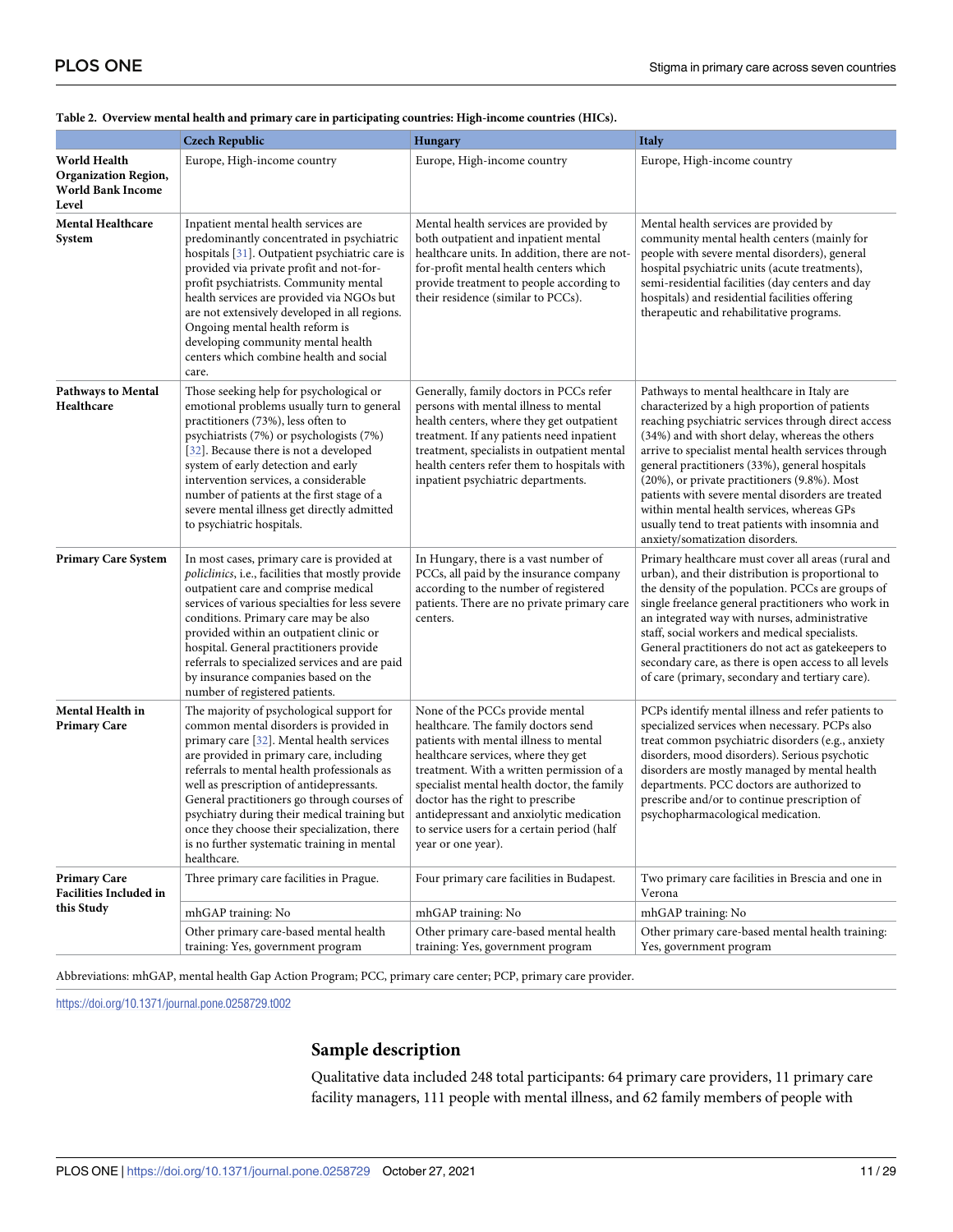<span id="page-11-0"></span>mental illness (see [Table](#page-12-0) 3). Across the sites, the majority of primary care providers were women (43 women vs. 18 men), with India, Lebanon, and Tunisia each only having one male PCP. In the other sites, only 2–3 PCPs were men. PCPs were roughly equally divided among doctors and nurses. In some sites, e.g., Nepal, PCPs were managed by health auxiliary staff who did not have a medical degree (e.g., neither MBBS nor MD credentialing). Across sites, the number of participating PCPs was equally divided between those who did vs. did not receiving mental health training. In India, Nepal, and Lebanon, the majority had prior training. For example, in Lebanon and Nepal, the primary care doctors and primary care workers, respectively, had received mhGAP trainings. In Tunisia, the Czech Republic, and Hungary, the majority did not have prior mental health training. The majority of service users for whom gender information was available were women (21 women vs. 6 men). In the study, information on the diagnoses of service users was not available for nearly half of the participants; the remainder were comparably divided between common and severe mental illness. For those service users where age was recorded, most were older: 22 service users (90%) were 40 years of age or above compared to two under 40 years of age. Family members were comparably divided between men and women, with all family members 40 years of age or older.

There was considerable heterogeneity within and between study sites in the types and backgrounds of respondents. In Hungary, the study examined the work of PCPs in four primary care centers. The PCPs included four family physicians and three primary care nurses working in Budapest. The doctors in all four primary care centers are certified family physicians, having completed a specialist degree required in Hungary, and all four were lead clinicians. The medical primary care nurses all have completed education in nursing. In addition, all 4 clinics employ a receptionist, who has a high school degree. Two of the interviewed family physicians completed psychotherapeutic training, which is not compulsory for the training as general practitioner in Hungary. In India, there was a wide range of service providers from three different primary care centers, including medical officers, nurses, junior health workers, community health workers (Asha's). Each professional category had the required qualifications as mandated by the government for their positions. For instance, medical officers were MBBS graduates, nurses had undergraduate nursing qualification, junior health workers had diploma degree qualifications, and Asha workers had the equivalent of a 10th grade education. The service providers interviewed had received very minimal training about mental health. In Nepal, the healthcare workers were 'prescribers' (i.e., medical officers with MBBS degrees, health assistants, and auxiliary health workers) who had prescription right as per the Government of Nepal and 'non-prescribers' (i.e., staff nurses and auxiliary nurse midwives) who did not have prescription rights.

### **Primary care providers' perspectives**

**Attitudes and behaviors of primary care providers toward persons with mental illness.** Data from all study sites suggested that PCPs had interest in supporting service users and their needs, with the intention to treat them fairly. For example, PCPs actively tried to address the needs of service users: "*The way we treat the patient is what makes him feel at ease*. We avoid raising our voice. We greet the patient, smile at him, and lead him to a private treat*ment room*," *(Nurse*, *woman*, *Lebanon)*. Some PCPs even specifically tried to counter selfstigmatizing beliefs among service users with mental illness. However, many PCPs felt inadequately trained to deal with service users, and some expressed stigmatizing views and attitudes or reported behavior, which could have been experienced as devaluing or discriminatory by service users.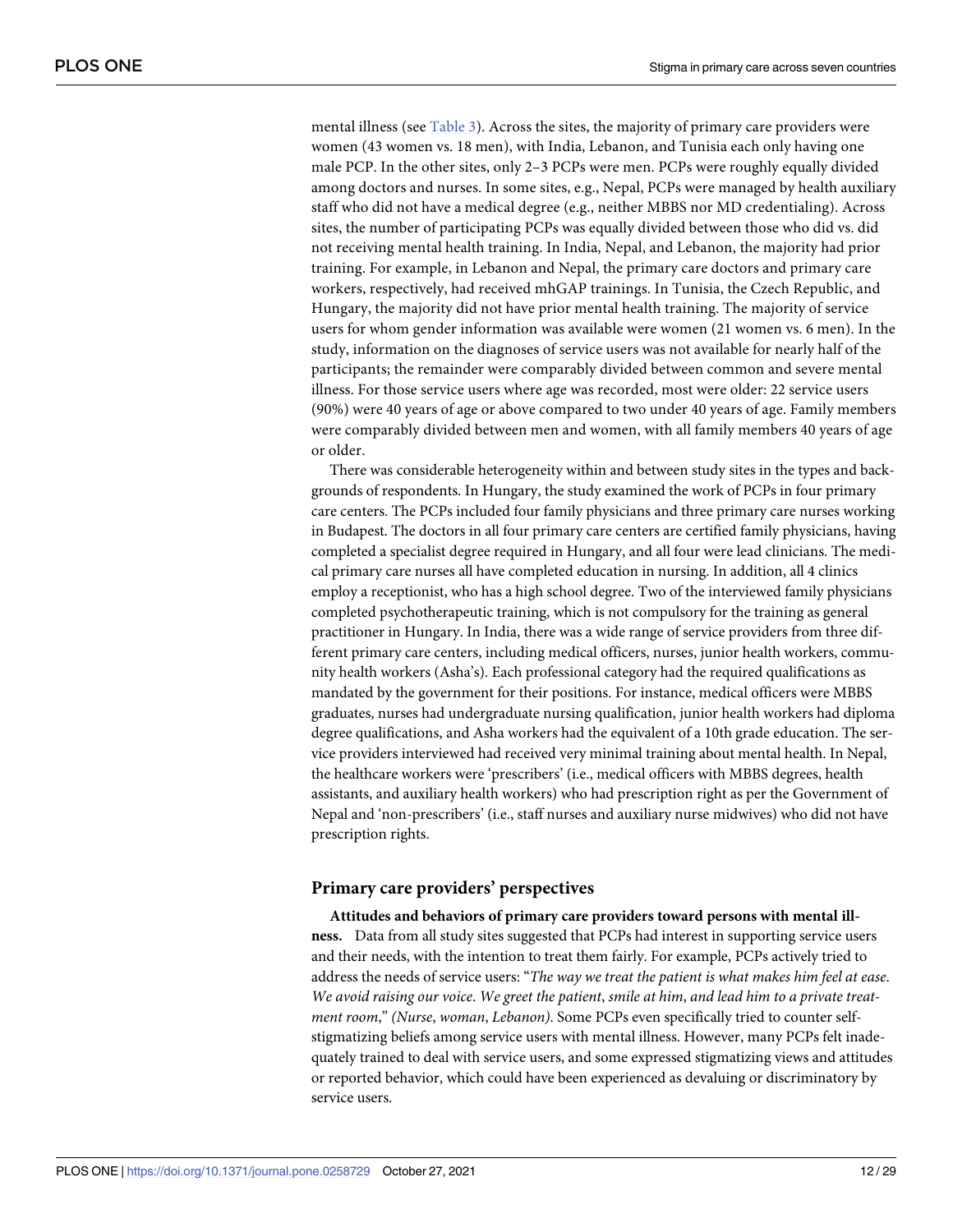#### <span id="page-12-0"></span>**[Table](#page-11-0) 3. Qualitative sample participant demographics.**

| <b>Stakeholder Group</b>              | India                   | $\ensuremath{\mathbf{N}}\xspace\ensuremath{\mathbf{e}}\xspace\ensuremath{\mathbf{p}}\xspace\ensuremath{\mathbf{a}}\xspace\ensuremath{\mathbf{l}}\xspace^{\mathrm{a}}$ | Lebanon                 | Tunisia                 | Czech Republic <sup>b</sup> | Hungary                 | Italy            | Total                   |
|---------------------------------------|-------------------------|-----------------------------------------------------------------------------------------------------------------------------------------------------------------------|-------------------------|-------------------------|-----------------------------|-------------------------|------------------|-------------------------|
| Primary Care Providers (PCPs)         |                         |                                                                                                                                                                       |                         |                         |                             |                         |                  |                         |
| Men                                   | $\mathbf{1}$            | 10                                                                                                                                                                    | $\mathbf{1}$            | $\mathbf{1}$            | $\overline{2}$              | $\overline{0}$          | $\mathfrak{Z}$   | 18                      |
| Women                                 | 14                      | 10                                                                                                                                                                    | 5                       | 9                       | $\ensuremath{\mathfrak{Z}}$ | 3                       | $\overline{c}$   | 43                      |
| Doctor                                | $\mathfrak{Z}$          |                                                                                                                                                                       | $\overline{c}$          |                         | $\overline{4}$              |                         | $\mathfrak{Z}$   | 12                      |
| Nurse/ Pharmacist                     | 5                       | 10                                                                                                                                                                    | $\overline{2}$          | $\overline{7}$          | $\mathbf{1}$                | $\mathfrak{Z}$          |                  | 27                      |
| Medical Auxiliary Worker              | $\overline{\mathbf{4}}$ | 10                                                                                                                                                                    |                         |                         |                             |                         |                  | 14                      |
| Receptionist/Admin Staff              |                         |                                                                                                                                                                       | $\,1$                   | $\sqrt{2}$              |                             |                         | $\sqrt{2}$       | 5                       |
| Community Health Worker/ Midwife      | 3                       |                                                                                                                                                                       |                         | $\mathbf{1}$            |                             |                         |                  | $\overline{\mathbf{4}}$ |
| Social Worker                         |                         |                                                                                                                                                                       | $\mathbf{1}$            |                         |                             |                         |                  | 1                       |
| Age 19 to 39                          | 8                       | $\boldsymbol{0}$                                                                                                                                                      |                         | 5                       |                             |                         |                  | 13                      |
| Age 40 or above                       | 5                       | $\boldsymbol{0}$                                                                                                                                                      |                         | 5                       | $\sqrt{5}$                  | 3                       |                  | 18                      |
| Age not known                         | $\overline{c}$          | 20                                                                                                                                                                    | 6                       |                         |                             |                         | 5                | 33                      |
| No prior mental health training       | 3                       |                                                                                                                                                                       | $\overline{\mathbf{c}}$ | 8                       | $\mathfrak{Z}$              | 3                       | 5                | 24                      |
| Any prior mental health training      | 12                      | 20                                                                                                                                                                    | $\overline{\mathbf{4}}$ | $\overline{c}$          | $\sqrt{2}$                  | $\overline{0}$          |                  | 38                      |
| Not known                             |                         | 20                                                                                                                                                                    |                         |                         |                             |                         |                  | 20                      |
| Subgroup total                        | 15                      | 20                                                                                                                                                                    | 6                       | 10                      | 5                           | 3                       | 5                | 64                      |
| Lead primary care clinicians/managers |                         |                                                                                                                                                                       |                         |                         |                             |                         |                  |                         |
| Men                                   |                         |                                                                                                                                                                       | $\mathbf{1}$            |                         | $\mathbf{1}$                | $\overline{c}$          | $\overline{2}$   | 5                       |
| Women                                 |                         |                                                                                                                                                                       | $\mathbf{1}$            | $\mathfrak{Z}$          |                             | $\overline{c}$          |                  | 6                       |
| Group total                           | $\bf{0}$                | $\bf{0}$                                                                                                                                                              | $\mathbf{2}$            | 3                       | $\bf{0}$                    | $\overline{\mathbf{4}}$ | $\boldsymbol{2}$ | 11                      |
| <b>Service Users</b>                  |                         |                                                                                                                                                                       |                         |                         |                             |                         |                  |                         |
| Men                                   | 3                       |                                                                                                                                                                       |                         | 3                       |                             |                         |                  | 6                       |
| Women                                 | 6                       |                                                                                                                                                                       | $\overline{c}$          | 5                       | $\mathbf{1}$                | $\overline{7}$          | $\mathbf{1}$     | 21                      |
| Gender not recorded                   |                         |                                                                                                                                                                       |                         |                         | 28                          |                         |                  | 28                      |
| Common mental disorder                | 5                       |                                                                                                                                                                       |                         | $\overline{\mathbf{3}}$ |                             | 5                       | $\mathbf{1}$     | 14                      |
| Severe mental disorder                | $\overline{c}$          |                                                                                                                                                                       |                         | 5                       | $\mathbf{1}$                | $\overline{c}$          |                  | 9                       |
| Diagnosis not known                   | $\overline{c}$          | 55                                                                                                                                                                    | $\overline{c}$          |                         | 28                          |                         |                  | 87                      |
| Age 19 to 39                          | $\,1$                   |                                                                                                                                                                       |                         |                         |                             | $\,1$                   |                  | $\mathbf{2}$            |
| Age 40 or above                       | $\overline{7}$          |                                                                                                                                                                       |                         | 8                       | $\mathbf{1}$                | 6                       | $\mathbf{1}$     | 22                      |
| Age not known                         | $\,1$                   | 55                                                                                                                                                                    | $\overline{c}$          |                         | 28                          |                         |                  | 86                      |
| Subgroup total                        | 9                       | 55                                                                                                                                                                    | $\mathbf{2}$            | 8                       | 29                          | 7                       | $\mathbf{1}$     | 111                     |
| <b>Family members</b>                 |                         |                                                                                                                                                                       |                         |                         |                             |                         |                  |                         |
| Men                                   | 3                       |                                                                                                                                                                       |                         |                         | $\mathbf{1}$                |                         | $\mathbf{1}$     | $\boldsymbol{4}$        |
| Women                                 | $\overline{c}$          |                                                                                                                                                                       |                         | $\overline{\mathbf{3}}$ |                             | $\overline{c}$          |                  | 7                       |
| Age 19 to 39                          |                         |                                                                                                                                                                       |                         |                         |                             |                         |                  | $\bf{0}$                |
| Age 40 or above                       | 5                       |                                                                                                                                                                       |                         | $\mathfrak{Z}$          | $\,1$                       | $\mathbf{2}$            | $\mathbf{1}$     | 11                      |
| Age not known                         |                         | 50                                                                                                                                                                    |                         |                         |                             |                         |                  | 50                      |
| Subgroup total                        | 5                       | 50                                                                                                                                                                    | $\bf{0}$                | 3                       | $\mathbf{1}$                | $\mathbf{2}$            | $\mathbf{1}$     | 62                      |
| Total                                 | 29                      | 125                                                                                                                                                                   | 10                      | 24                      | 35                          | 16                      | 9                | 248                     |

<sup>a</sup> In Nepal, data recently collected for a range of similar studies was included in the analysis. Primary care provider data are taken from [[15](#page-27-0)]; people with mental illness and family members from [\[16,](#page-27-0) [17](#page-27-0)]; and primary care managers, mental health professionals, and policy makers from [\[18](#page-27-0)].

<sup>b</sup> In Czech Republic, data (4 focus groups with a total of 28 people with mental illness, and 2 male general practitioners) collected for one similar project (Destigmatization of people with mental illness in Czechia) was included in the analysis, in addition to the data collection for this study (INDIGO-PRIMARY). For people with mental illness, details regarding their gender, age and diagnosis were not available.

<https://doi.org/10.1371/journal.pone.0258729.t003>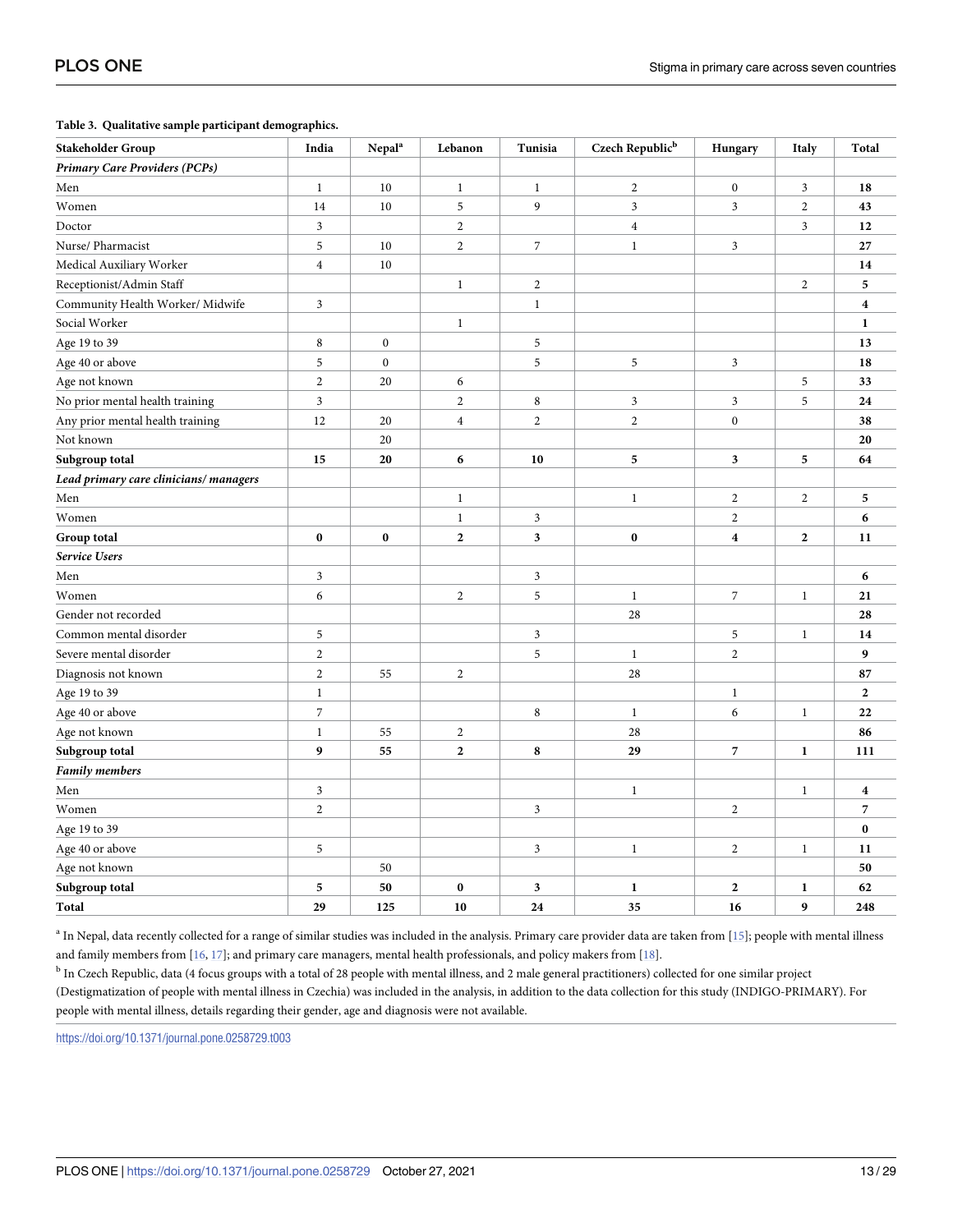In all sites, there was evidence of stereotypes and misconceptions about mental illness and service users being held by PCPs: "*Stigma against people with mental health problems is present in society and in primary care workers alike*," *(Lead PCP*, *woman*, *Tunisia)*. She added that this had improved over the years, thanks to training and contact with service users, so that fears of interacting with them had reduced but that there was still "*the idea that a mental patient is anyway somewhat crazy*, *capable of doing anything*." Of note, the respondent did not distinguish if this response was limited to severe mental disorders, or if it also included common mental disorders, or if there was a local distinction.

The most consistent stereotype expressed by PCPs was that service users were aggressive, violent, dangerous, and lacked self-control. There were PCP statements from most sites endorsing these views. In India, PCPs held the view that people presenting with angry outbursts in the community probably had a mental illness. In Hungary, one female nurse described service users as much less patient and more aggressive than other physical healthcare service users. Similarly, a Tunisian PCP stated, "*Psychiatry for me is about people who hit you offenders*, *borderline—who can hit you and are not accountable for it*," *(PCP*, *woman*, *Tunisia)*.

The definition of what comprises a mental illness, ability to recognize these conditions, and the lack of effective treatments comprised another domain in which participants reported stigmatizing beliefs in some cases. Many PCPs either downplayed mental illness or deemed it incurable. In India, some PCPs reported that there were no cases of mental illness in their catchment area. In Hungary, one male doctor said that he considered alcoholism not to be a mental illness. In Italy, one doctor did not consider anxiety and depression psychiatric diagnoses, as they were so common. These perspectives reflected a range of issues such as lack of training in recognizing mental illness, lack of knowledge about effective treatments, and lack of exploration about topics such as when is general stress distinguishable from common mental disorders.

In India and Tunisia, some PCPs reported beliefs that mental illness was hereditary: "*During the training*, *I was informed about the chances of having mentally retarded children in case of marriage between people who have a blood relationship*, *about symptoms of mental illness*," *(PCP*, *woman*, *India)*. In Tunisia, mental illness was commonly described as running within families with expressions such as "*the family has craziness" (Nurse*, *woman*, *Tunisia)*.

In India, Nepal, and Tunisia, some PCPs thought that mental illness was not curable and that pharmacological treatment was ineffective. Some doctors from India even stated that there was no use providing treatment for service users. "*No one recovers*. *I never saw anyone cured*. *Cured means that the treatment is finished*, *but in this case*, *it is a lifelong treatment*. *I have never seen anyone starting a psychotropic treatment and then stopping it*," *(Nurse*, *woman*, *Tunisia)*. Similarly, another respondent explained, "*Medical treatment makes them 'stumble against a wall'*," *(Nurse*, *woman*, *India)*. In India, some PCPs commented that drug treatment could cure a patient if religious rituals also had been followed. A nurse reported that nurses and paramedics expressed helplessness when faced with service users: "*Lately there have been* many cases  $(\ldots)$  [the lead nurses] don't know what to do about it, they say 'they are weird', *(Nurse*, *woman*, *Czech Republic)*. These responses suggest interpretation of a medical model of infectious diseases, which are acutely treatable, versus ongoing chronic treatment needs, as well as beliefs particular to patients with mental illness suggesting low adherence with chronic treatment regimens.

Fear was a frequently stated emotion when PCPs talked about interacting with service users, especially when dealing with service users with challenging behaviors. This was expressed in all sites apart from Hungary. "*In the beginning*, *I was scared of them*, *as we have the idea that a* . . . *patient ill with his nerves may do anything*. . .*" (Nurse*, *woman*, *Tunisia)*. In India, some PCPs described men with mental illness as being "rough and tough" in nature, and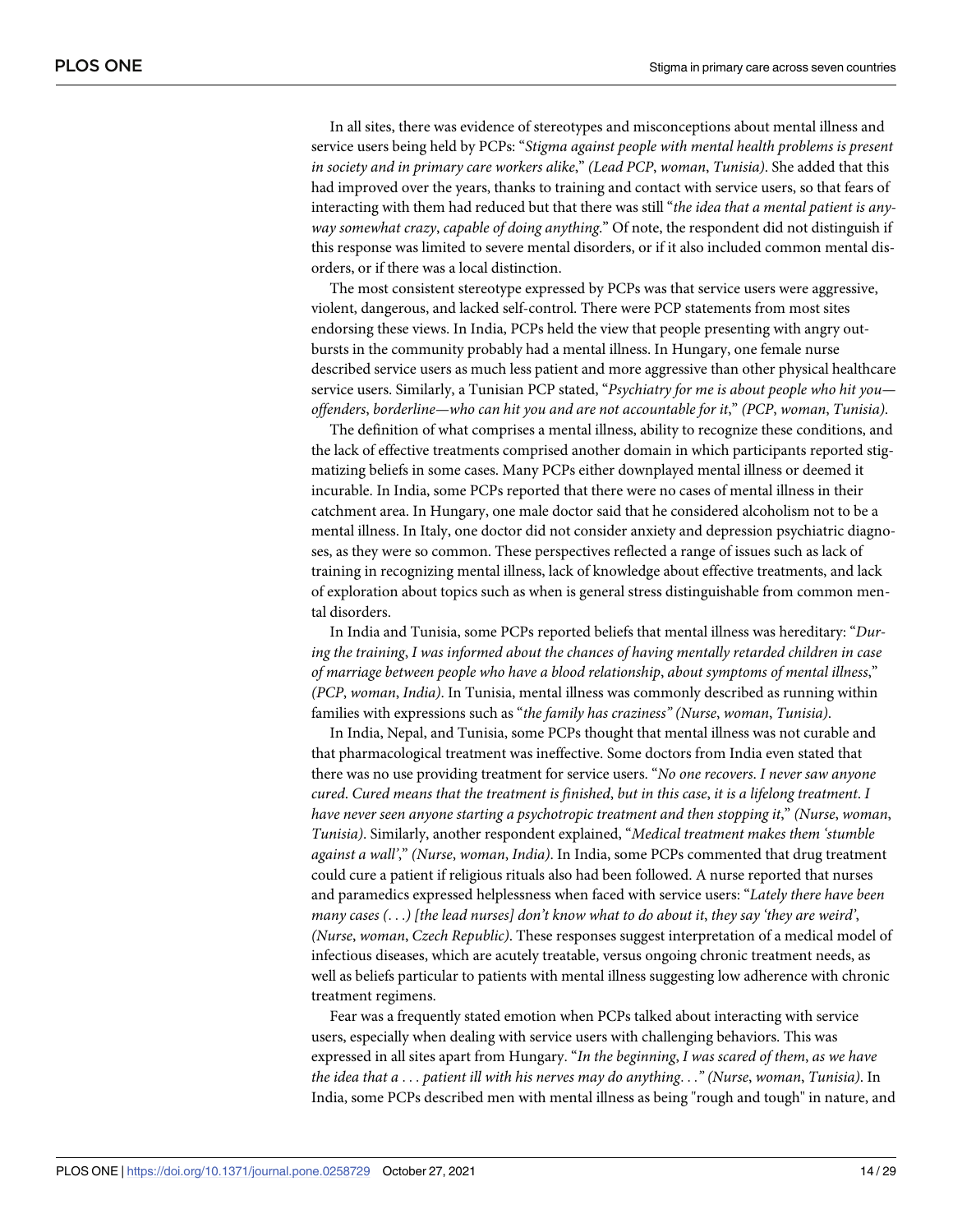therefore PCPs were scared to deal with them. Avoidance of service users was described in all LMIC settings. It was attributed to fear of patients and to the fact that staff did not know how to deal with them. As a consequence, PCPs stated that the best option was to refer patients with possible mental illness to specialist services. PCPs across all sites also expressed annoyance at the disruptiveness and time burden when engaging with service users. "*I think when* you don't know much, then there is this patient who is taking up a lot of your time and then there *are 70 more to be seen*, *so obviously you'll be irritated*," *(PCP*, *man*, *Nepal)*.

PCPs in India, Nepal, Czech Republic, Lebanon and Tunisia shared examples of stigmatizing labelling they witnessed in their community for service users. They also reported that they themselves or their colleagues in the primary care center used these terms. In India, PCPs used terms such as "psycho", whereas in Nepal, labels such as "*paagal* (crazy)" or "*baulaahaa* (mad)" were applied to describe service users. In the Czech Republic, PCPs used the word "schizophrenics" when referring to people with psychosis.

In Tunisia and the Czech Republic, PCPs also exhibited potentially paternalizing behaviors. They suggested service users should be treated in a more 'careful' way to avoid aggression or confrontation or that they should line up in a separate row to get medication more quickly to avoid problems: "*I think to the contrary [*we don't treat people with mental illness worse than other people], *I think we treat them more carefully*. *We talk to them so that we prevent confrontation and aggression*," *(Nurse*, *woman*, *Czech Republic)*.

*Structural factors and practices contributing to stigma in primary care*. Health providers of all sites apart from Italy described stigma as one of the main barriers to accessing care in any type of healthcare setting, including primary care centers. In some countries, PCPs reported that patients with mental illness were identified and labelled through the use of mental health cards (India) or visibly different patient files (Tunisia). In Tunisia, PCPs mark an "N" on health forms for patients receiving psychiatric medication. The lack of prioritization of psychiatric medication supply was also considered a devaluing of mental health services in primary care centers. Poor medication availability was a salient complaint in Tunisia and Nepal. Service providers of all sites reported lack of time allocated to sufficiently care for service users as leading to unreasonable workload and staff burnout.

*Expectations for mental health services in specialist facilities versus primary care*. PCPs reported a limited role in mental healthcare in the study settings in both HICs and LMICs. Clinicians and health workers at the participating PCPs identified mental illness and, in some cases, provided mental health treatments. However, they generally referred people with more severe mental illness to secondary or tertiary care, both in HIC and LMIC. In Italy and Hungary, some mental healthcare centers were available at the community level, and the same is planned for the Czech Republic. In Hungary, on the other hand, three primary care doctors stressed their central role in treating people with mental disorders. Where mental health treatments were offered in primary care, these predominantly comprised of pharmacotherapy. However, in some HIC settings and in Lebanon, psychotherapy was sometimes provided.

Many PCPs in Tunisia, India, and Nepal and several from Lebanon often did not see it as their role to provide mental health treatments. For example, one female nurse in Tunisia said that "*For the patients*, *seeing the psychiatrist is better than seeing us*. *It is true*, *they feel better*. *We do not replace the psychiatrist; we need to admit it*. *Why lie to ourselves*?*" (Nurse*, *woman*, *Tunisia)*. A doctor in Lebanon stated that "*Yes I am comfortable for providing psychiatric treatment*, *such as talk therapy*, *but it's not my job*," *(PCP*, *man*, *Lebanon)*. In Lebanon, a few community centers have been developed in collaboration with the National Mental Health Program and other partners; additional specialized mental health services are provided by NGOs, and collaboration is ongoing to transform these into community mental health centers. However, there is limited coordination with primary care centers.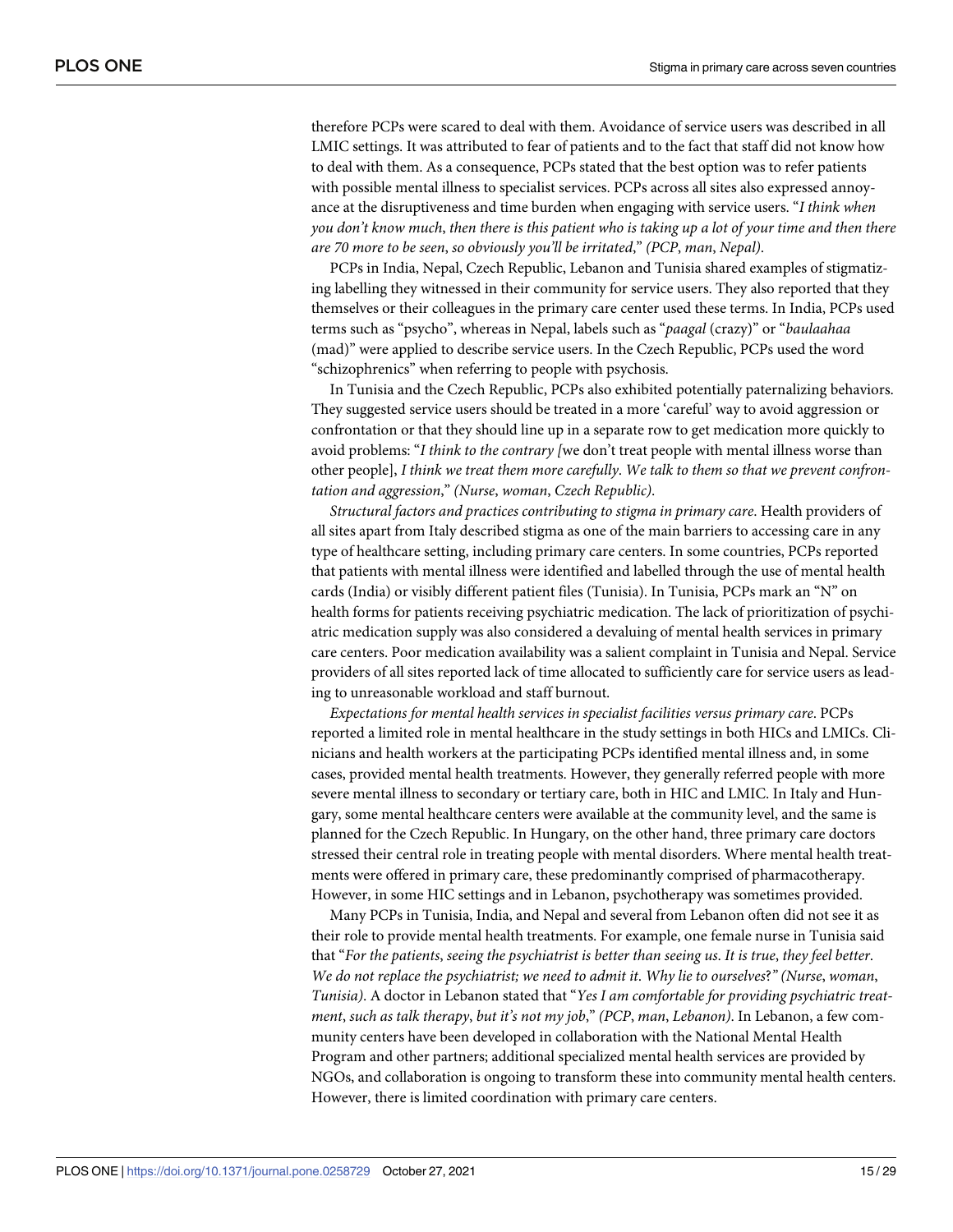In India, a doctor reported that delivering mental health services in primary care did not ameliorate the stigma; patients were also ashamed to get this care in primary care centers: "*If patients come for taking treatment*, *they close doors*, *express their problems as a secret*, *get drugs by making sure that their neighbors are not present near to them*. *People have fear of labelling and we also do not disclose any information about them to others*," *(PCP*, *woman*, *India)*.

*Clinical competence and training experiences and needs*. In the majority of sites, PCPs reported a lack of knowledge about mental health problems and psychiatric medication. They specifically described difficulties in managing challenging situations related to agitation or other behavioral challenges as well as in managing patients who have drug problems. If at all, only people with common mental disorders were treated in primary care, whereas patients with severe mental illness were referred to specialist psychiatric services. There were some exceptions to this, such as in Nepal, where the mhGAP training curriculum had also included training on recognition and treatment of psychosis.

PCPs had differing views on their role in providing mental health services at the primary care level. Some PCPs in Tunisia and Lebanon felt that treating a person with mental health problems was not their role but the role of specialists. In Nepal, where mhGAP training had been conducted recently, staff felt more competent to provide care for service users. In the HIC European countries where mhGAP was not being rolled out, PCPs reported that limited training in mental health was provided by different state or specialized institutions once their basic professional training had been completed, and that there were generally few to no incentives, nor obligations to attend:

"*I attended some courses on mental health themes within the structured training required for the specialization*. *Recently*, *I have not attended any training course on these themes*. *To my knowledge*, *there are no organized trainings available for general practitioners on mental health issues*. *We are forced to educate ourselves independently*,"

(*PCP*, *man*, *Italy)*.

Information was not able for the Italian setting regarding whether such trainings were available, but the PCP was not aware of them, or organized trainings were not delivered as the PCP stated.

PCPs expressed a strong desire for more training, especially practical training, such as on how to communicate with service users or on how to deal with challenging situations. PCPs also desired more supervision by specialist services when providing care for service users. Overall, PCPs from all sites complained of a lack of communication and cooperation with specialized mental health services.

*Service provider wellbeing and burnout*. With the exception of the Czech Republic, PCPs from all other sites reported exhaustion and burnout among staff due to workload, constrained time for assessment, lack of personnel, lack of organizational support, and criticism from patients. "*Burnout leads to less patience and less concentration on work*. *The quality of services gets affected*," *(PCP*, *man*, *India)*. *Similarly*, "*when we are stressed*, *attention towards patient will be less as we have intention to finish our works*," *(Pharmacist*, *woman*, *India)*. None of the countries reported having structured guidelines to address staff burnout. However, in Hungary, India and Tunisia, staff were trying to protect their wellbeing through ensuring support and having regular discussions about their difficulties. In India and Nepal, some structured trainings had been organized for PCPs to improve their psychological wellbeing, but these were only one-off events and not sustained.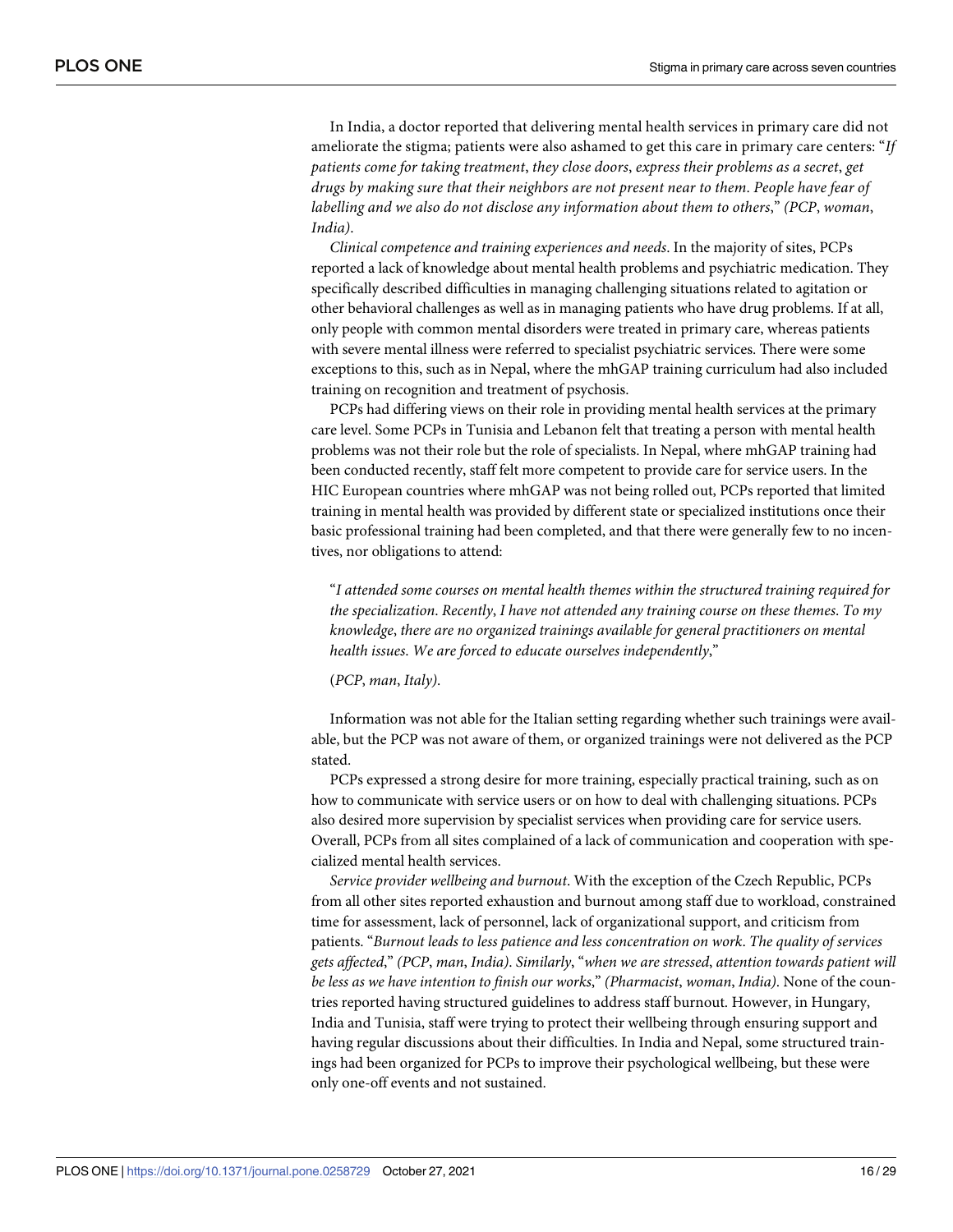## **Perspectives of people with mental illness and their families**

**Experiences of stigma and discrimination in primary care settings.** When asked about their experiences of treatment at their primary care center, service users reported a range of different experiences. Notably, most of the experiences reported were positive. Across all sites, several service users said that PCPs were 'nice' and 'friendly', or they specifically denied being treated in a discriminatory way. As one woman diagnosed with somatoform disorder from India put it: "*Generally*, *the PCPs treat us the same as other patients*. *Why should they treat us differently*?" A small number of service users in Tunisia and Lebanon emphasized that PCPs were *more* understanding and accepting than other health staff (including mental health specialists): "*They treat me like a human being*, *unlike other doctors*," *(Service user*, *woman*, *Lebanon)*.

Service users in Tunisia, Lebanon, India, Nepal, and Hungary shared limited direct experiences of stigmatizing or discriminatory behavior from PCPs. Family members who were interviewed in Tunisia, India, Nepal and Hungary also reported no discriminatory behavior by PCPs. However, stigma and discrimination experiences were reported by service users in the other settings. In the Czech Republic, some service users reported experiences such as physical problems being overlooked (possibly due to their mental health diagnosis), being advised to get an abortion, being discouraged from getting therapy because therapists are "*charlatans who don't know what they do*", receiving inadequate care, having diagnostic statements communicated to their employers against their will, and being treated with lack of empathy. One woman reported: "*my general practitioner told me 'Get up' and she called me a 'weeper' because she always made me cry when I came in*," *(Service user*, *woman*, *Czech Republic)*. In Italy, some service users also reported lack of empathy by PCPs and certain experiences, such as post-partum depression, being minimized or dismissed. In Italy, a husband reported feeling blamed for his wife's illness by their PCP. In Tunisia, there were no accounts of discriminatory behavior by PCPs, but some participants reported anticipated discrimination or fears that other people in the waiting room may come to know they had a mental disorder. One woman with a common mental disorder explained: "*Sometimes*, *when I come to sign up or something*, *or to* take my medicine, I don't want them to see that it's medication for my nerves and all...  $( \ldots )$  I *don't want anybody to know me* . . . *they would say she's* . . .. *sick*. . . *she has a problem with her nerves*," *(Service user*, *woman*, *Tunisia)*. Similarly, another PCP responded, "*Other patients sitting in the waiting room make remarks on people with mental disorders and in many occasions*, *they refuse the suggested treatment because of it*," *(PCP*, *man*, *Hungary)*.

Participants from two sites (Tunisia and Czech Republic) compared the discrimination experienced in primary care centers with their experiences in specialty psychiatric services. They reported mental health specialists' behavior that was perceived as devaluing and discriminatory by service users. This included experiences such as being ignored, belittled, or yelled at and treated 'violently' in the context of involuntary treatment. No detailed information on this subject was available from the other sites.

**Expectations for mental health services in primary care.** Service users did not report expectations that mental healthcare would be offered by PCPs. Instead, mental healthcare provision was primarily associated with specialized services. In Tunisia and the Czech Republic, service users thought that while PCPs can offer help and encouragement, they are eventually unable to understand mental health problems to the same extent as psychiatrists. A woman with a common mental illness from Tunisia stated, "*only a psychiatrist can understand psychological problems*, *not GPs*," *(Service user*, *woman*, *Tunisia)*. Similarly, "*I don't go to the GP*, *I go straight to the specialist because I don't trust her* [the PCP]. . .," *(Service user*, *man*, *Czech Republic)*.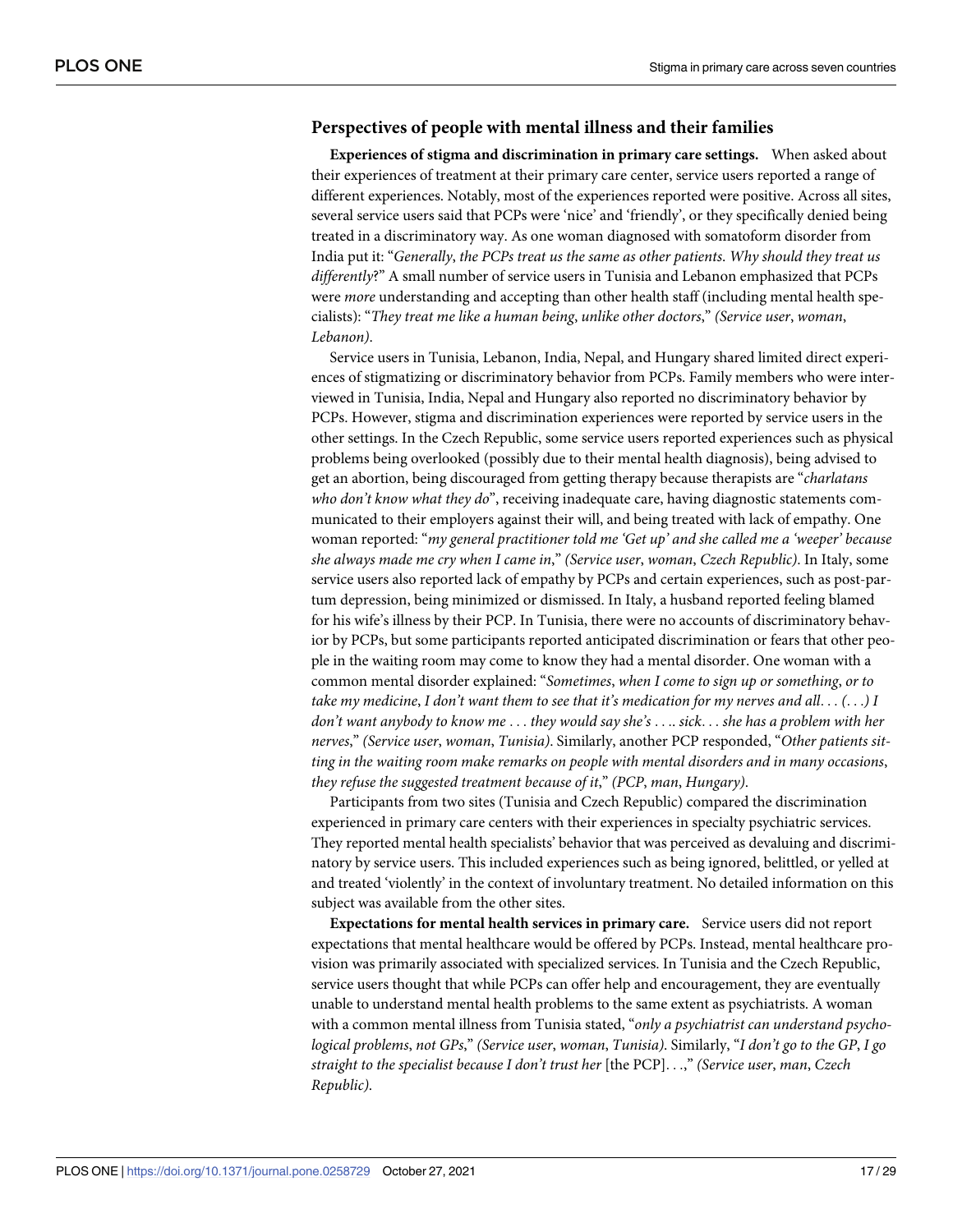**Experiences of stigma and discrimination outside healthcare.** Service users reported negative experiences in interaction with family members, neighbors, people at work, or the general public, making this a very salient and cross-cutting aspect of the stigma experience. Reports by service users were corroborated by their family members. Negative reactions from family members appeared to be particularly salient and burdensome for service users. In Tunisia, for example, participants described not being taken seriously, having all their actions be attributed to them taking medication or being ill, or family members not accepting their illness. Several also experienced blame or critical comments, were excluded from family gatherings, or were being called derogatory terms. For example, one woman from Tunisia with severe mental illness said:

"*(My sister) would avoid me* . . . *every time I talk*, *she would criticize me* . . . *she would always* tell me that I'm not clean or that I'm not taking care of myself and that my house is dirty  $\dots$ *(once) it was dinner time*, *I was sitting on the dinner table* . . ., *my older sister looked at me* and asked me to leave because they are going to have dinner . . . I looked at her, teared up and *stood up* . . . *then I went home*,"

#### *(Service user*, *woman*, *Tunisia)*.

"*Even my best friend*, *said 'you're crazy*, *you go to (name of psychiatric hospital)*, *your siblings are crazy*, *your whole family is crazy*. *Who would marry into your family*? *Who would marry you*? *If you're a crazy person who seeks treatment at (name if psychiatric hospital)*, *who* would marry you? And your siblings are crazy.' She said that to me. And since she said that, I *broke down*. . . *when she said that word*, *I mean*, *I mean*, . . . *Glory to God*, *I mean*, *I broke down to pieces*.

#### *(Service user*, *woman*, *Tunisia)*

A family caregiver described how her brother, who has mental illness, was being stigmatized by his own family members. "*I noticed something from the family when he visits them*, *for example* . . . *they immediately call me and tell me 'Your brother came here*, *he came and he stayed*. . . *It's like a monster visited them* . . . *You know*? *(Caregiver*, *woman*, *Tunisia)*. Similarly, another family caregiver said, "*People say that I am a sister of a drunkard*. *They call us the family of a drunkard*.*'" (Family member*, *women*, *Nepal)*.

In Hungary and the Czech Republic as well, service users described being blamed, judged or avoided by some of their family members. In India, some service users reported that their family members did not take care of them well. Some of them also faced physical violence, were scolded or not treated with respect. Across sites, service users further reported negative reactions from friends, neighbors, colleagues at work or the general public. They spoke about being avoided and shunned, being mocked and being called names.

In Nepal, service users were concerned that others might find out about their illness, as this would lead to problems in employment. Discrimination, such as name calling, avoidance, or lack of understanding at the workplace was reported from Hungary, Italy and the Czech Republic. Service users' accounts of stigma and discrimination were largely confirmed by their family members. In addition, family members of service users were themselves affected by stigma. For example, family members in Nepal reported being called names, receiving blame, losing a job or being rejected from public festivals. In Nepal, this was mostly in the case of family members of people with serious mental illness.

Some service users, on the other hand, shared positive experiences and said they were treated well by family members, friends and neighbors.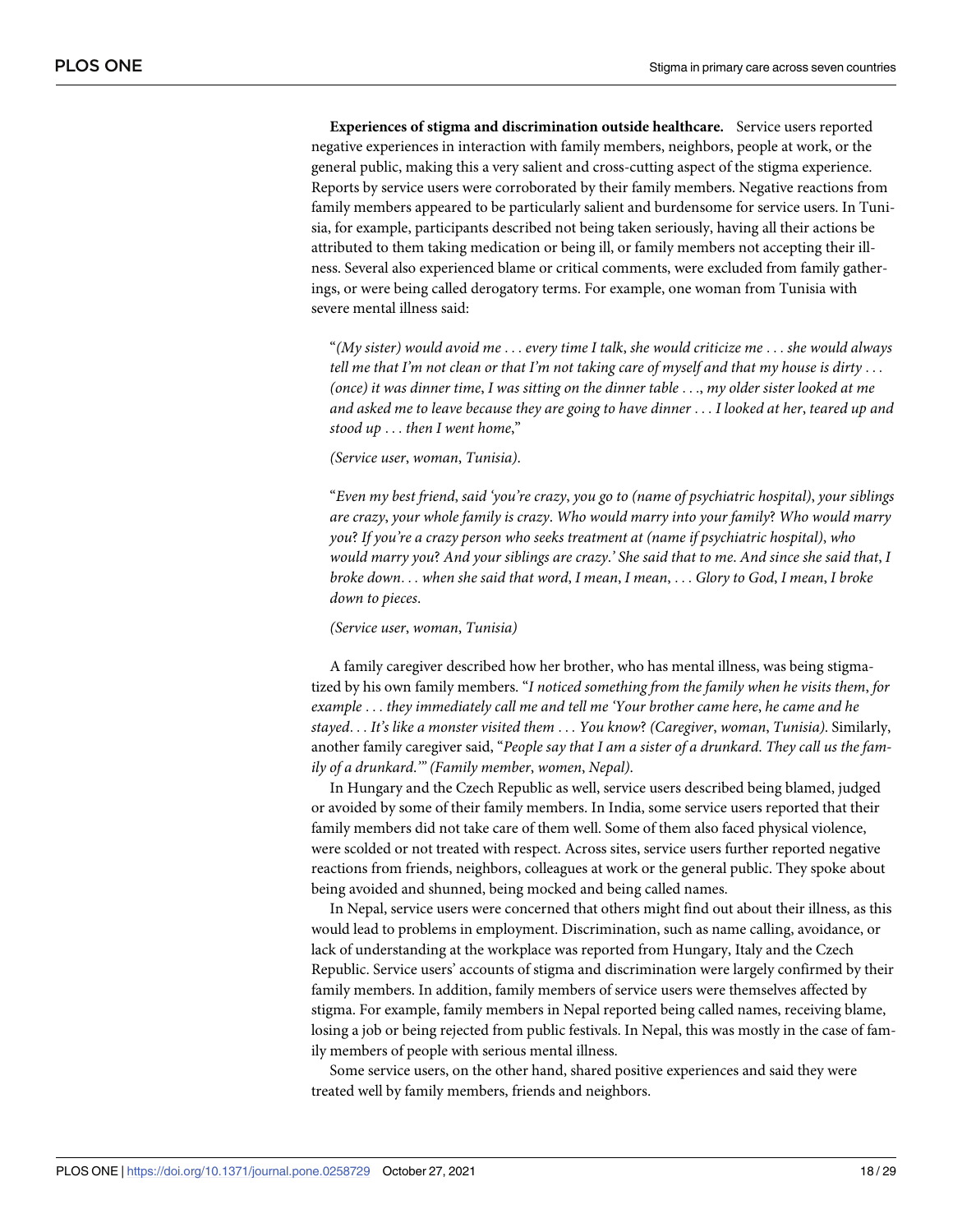**Anticipated discrimination and emotional consequences of stigma.** Experiences of anticipated discrimination were reported in Tunisia, Nepal, India, Lebanon, and Italy. Particularly salient were fears of other people finding out about the illness and anticipated discrimination, i.e., fears of labelling, being seen as different, or being excluded. This also applied to marriages. One Syrian refugee with a common mental disorder said that she concealed her mental health problems from her husband for fear of being abandoned: "*My husband doesn't* know about this problem; I don't show him  $(...)$  because I am afraid that he might leave me for *this*," *(Service user*, *woman*, *Lebanon)*. Service users in Tunisia also reported fears of being labelled 'crazy' and having reduced marital prospects through attending mental health services. Similar problems were also reported in Nepal.

In India, service users were scared of how they would be treated in society and would therefore withdraw socially, not attending functions or events. Some of them preferred not to go outside their home. Some interviewed service users expressed that they felt helpless or tense when others treated them differently and tried to avoid social situations. In Nepal, one woman with a common mental illness explained, "*I always remain alone*. *Others treat me as a different person*. *So*, *I won't go to interact with them*." Other service users in Nepal voiced anticipated discrimination in thoughts such as, "*I might be seen as crazy*", "*I might be seen as weak for having mental health problems*," and "*It might harm my chances when applying for jobs*," *(Service user*, *man*, *Nepal)*. To prevent disclosure, service users would often stop their medication or stop treatment altogether. Service users also felt disempowered in the health system, feeling unable to make their own decisions. People with severe mental disorders, in particular, reported severely constrained social lives.

Service users in Tunisia reported fears of being labelled as mentally ill in the waiting room of primary care centers; they expressed their apprehension that they might be seen by neighbors or friends while getting psychiatric medication in primary care centers. Tunisian service users spoke about how this anticipated stigma affected them emotionally and impacted their self-esteem. For example, they would cry when faced with harassment, feel out-of-place, keep to themselves, or become more self-critical. For example, one woman from Tunisia with a common mental disorder said "*sometimes I cry*, *I feel bad about myself*. . .*I cry* . . . *I feel like I'm* missing something  $( \ldots )$  I would cry and then I would take it all out on myself," (Service user, *woman*, *Tunisia)*.

Service users' experiences of anticipated stigma were mirrored by family members where such information was available. In Nepal, family members also tried to hide the illness as much as possible due to negative societal attitudes towards service users. They were reluctant to tell neighbors and community members. Family members in Tunisia confirmed the fears of disclosure they witnessed in their ill family members.

## **Stakeholder perspectives on "what needs to be done"**

**Primary care providers' perspectives.** All healthcare staff from frontline workers to managers called for more training of PCPs in mental healthcare. In the Czech Republic, one primary care manager suggested that, "*there should be mental health training for GPs*. *If the GP was more educated in psychiatry*, *he could solve many more problems (*. . .*)*," *(Manager*, *gender not recorded*, *Czech Republic)*. In Tunisia, India and Lebanon, PCPs also emphasized the need for regular and continuous training and supervision for PCPs on topics such as psychiatric medication, providing psychosocial support to someone in need, communicating with service users, and addressing stigma and self-care. PCPs also called for more collaboration with and supervision by mental health specialists: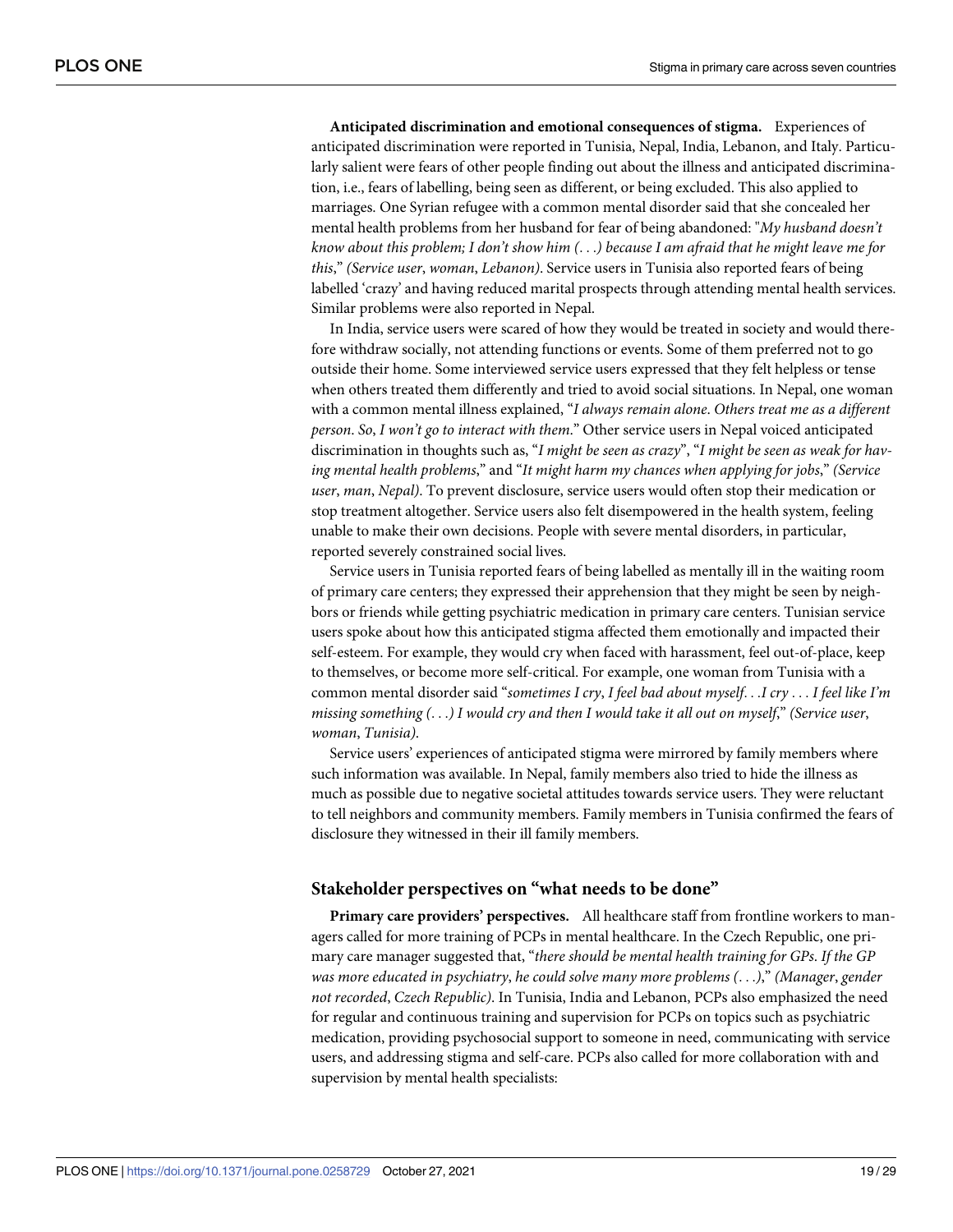"*The main reason is the lack of collaboration between general practitioners and MH professionals*. *Collaboration with mental health services would be relevant for the diagnosis*, *management and psychological support of patients with mental illnesses*. *Referrals in psychiatry are difficult*, *waiting times are too long*, *telephone consultations are rare*,"

*(PCP*, *woman*, *Italy)*.

"*I am sure that all doctors and medical staff need to have a [mental health professional] men*tor in the second and third line of healthcare, so that they do not feel alone, so that they can *improve the contact or communication between the various lines*,"

*(Program manager*, *man*, *Tunisia)*.

"*Yes*, *we don't have a specialist present full time*. *We have received training in mhGAP but this is not our profession*. *When we have a specialized person like a psychologist in the center to whom we can refer*, *the work would be better*,"

*(PCP*, *woman*, *Lebanon)*.

A nurse in Lebanon explained that she considered continuous evaluation of their work as essential as the training, and that more training on stigma reduction and how to use self-care skills at work to avoid burnout were required. In Nepal, one PCP reported greater enthusiasm for providing mental healthcare after hearing recovery testimonials from service users:

"*When seeing those people who have recovered*, *we got the proof that their condition can improve if they get timely treatment and timely counseling* . . . *We got to know how the patients feel and what drives them to do certain things*, *what triggers depression*. *We got to interact with patients who previously had postpartum depression and postpartum psychosis* . . . *I felt really bad to know about the challenges they face in society*. *I could empathize with* them and realize how they might have felt. So, I felt happy to be able to provide service to peo*ple with such problems*,"

#### *(PCP*, *man*, *Nepal)*.

In terms of structural changes for the work in PCPs, one general practitioner in Italy suggested providing suitable environmental support such as having a separate room for counselling to ensure privacy. Some PCPs in HICs suggested changes to the way health services were organized to include direct telephone consultations with psychiatrists or mental health specialists to reduce referrals and seek advice, or having outpatient services offered by mental healthcare specialists in PCPs. Some PCPs in Italy also suggested developing scales and tools to help them diagnose mental illness.

Additional findings included calls for psychoeducation for service users and their families, using creative techniques such as movies or videos on mental health to raise awareness (Lebanon), and public education campaigns through media such as television and radio. PCPs in India and Nepal further suggested incorporating mental health education in school curricula to address stigma and providing mental health interventions for children in schools.

**Perspectives of people with mental illness and their family members.** When asked about what would help to address the problems identified, service users from India and Nepal emphasized that their communities needed to receive better information about mental illness and associated treatments in order to increase acceptance of mental illness and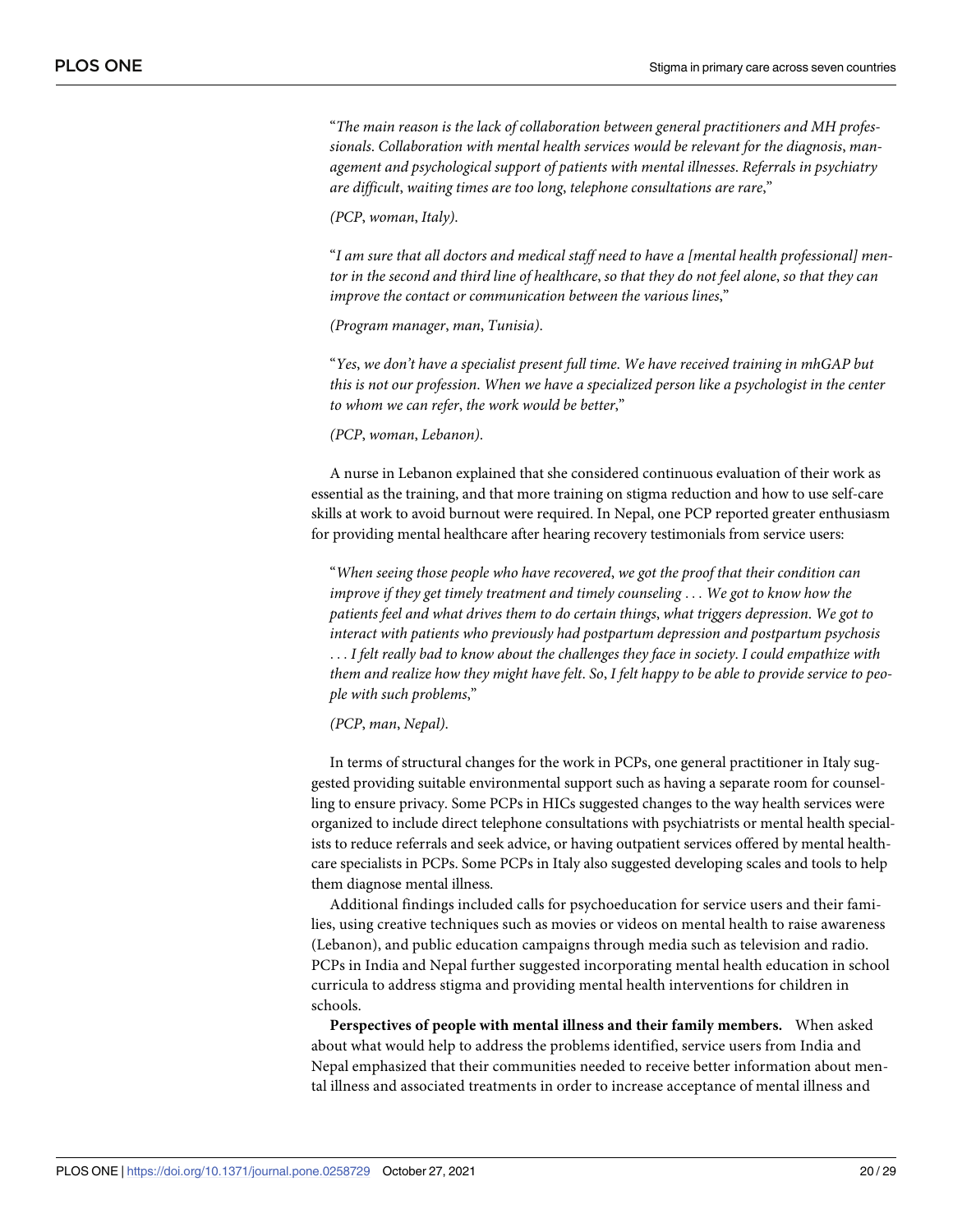<span id="page-20-0"></span>utilization of healthcare services. Service users in Nepal suggested that there should be training programs in villages, so that people can understand that taking medication for mental illness can heal, that it does not make one 'crazy,' and that people should not feel scared of someone finding out what the medicine was actually for. Similarly, service users in India highlighted that there was a need for improving understanding of the problems of service users among community members and those affected while fostering the use of available treatments to reduce false beliefs. For example, one caregiver from India stated: "*If we get information on how to take care of mental illness*, *it will be really helpful*. *So*, *training should be given for spreading health information among people*," *(Caregiver*, *man*, *India)*. On a similar note, service users in the Czech Republic suggested that bringing about health systemlevel changes to address low knowledge about mental illness and community services would help to address stigma.

Other suggestions, particularly from Italy, Hungary and Tunisia, concerned training for PCPs in order to improve their effective communication and empathy in interactions with service users. In Italy, service users spoke about the importance of trust and adequate time in interactions, that PCPs should listen to their patients more, and that PCPs should not scare people when talking about mental illness. An Italian man who was a caregiver for a service users requested that primary care physicians should be able to refer family members to additional support or learning resources on how to behave with someone with mental health problems. In Tunisia, a service user suggested that it would help if doctors asked about the wellbeing of the service users: "*Of course*, *that he would ask me about how I feel or if I got better* or if I'm working or if I do this or that . . . But I don't get those questions," (Service users, man, *Tunisia)*.

Evidence from implemented stigma-reduction interventions in the Nepal study site further suggested that service users felt that knowing someone who had recovered from a mental illness or hearing success stories from health workers were helpful in terms of supporting service users with their experiences of stigma. They felt more comfortable knowing that others had recovered with treatment, that they were now participating in training, and that they were even working in the health sector. Service users also mentioned counselling and family support as having helped their recovery.

## **Discussion**

This study set out to generate evidence on how to improve primary-care based mental health services by reducing stigma in primary care settings. Based on qualitative data collected from some primary care providers and service users in seven countries in Africa, Asia, and Europe with varying levels of mental health integration in primary care, we identified several stigmarelated barriers to optimal care that could be targeted within interventions. Across all countries, PCPs stated their motivation to support service users and treat them fairly. However, our analysis also revealed stereotypes and potentially stigmatizing attitudes and behaviors among PCPs that may have impeded the quality of care provided. For example, findings suggest that stereotypes such as "mentally ill people are dangerous" or "mental illness is incurable" and fears about interacting with service users increased some PCPs' hesitation to provide care to service users. These findings are in line with prior research on attitudes of primary care work-ers towards service users in these settings and more broadly among PCPs [[4](#page-26-0), [9,](#page-26-0) [33,](#page-28-0) [34](#page-28-0)]. Although a study in the Czech Republic reported that stigmatizing attitudes were less severe among medical doctors—despite still being quite high—compared to the non-medical public, we do not have public attitudes to comment on whether the expressed attitudes among PCPs differ from the general public [\[31\]](#page-28-0).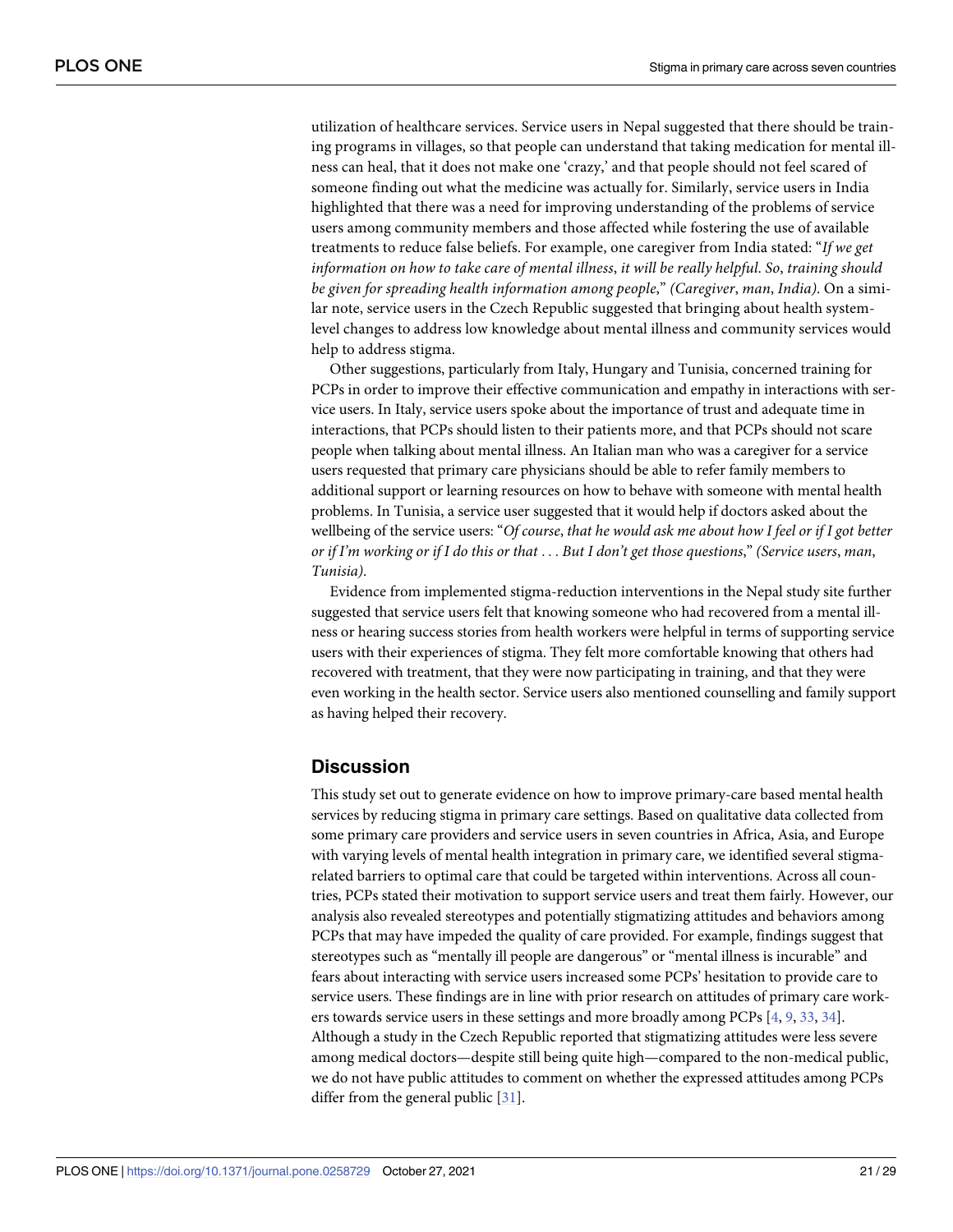<span id="page-21-0"></span>In a context of poor resources, service users were also perceived as burdensome, time consuming, or annoying by some PCPs, particularly in LMIC settings. PCPs across most sites acknowledged that their own wellbeing was affected due to high work pressures and that this had a negative impact on the care they provided. Ultimately, most PCPs did not see it as their role to provide mental healthcare in primary care centers or felt inadequately trained or supported to do so. In Nepal and Lebanon, where mhGAP training had been carried out, PCPs reported an improved ability to provide care for service users, reduce stigma and therefore improve mental healthcare offered at PCPs. Moreover, in Nepal, mhGAP trainings were paired with social contact stigma reduction interventions [[15](#page-27-0), [22](#page-27-0)].

Looking at experiences of service users and family members, it was striking that there were few experiences of discrimination reported from primary care centers. On the contrary, most service users said they were happy with the way they were treated there, even though there were some complaints about systemic issues such as waiting times or availability of medication. More clear-cut examples of discriminatory behavior in primary care centers were reported from the Czech Republic and Italy. In Tunisia, some service users reported fear of disclosure and anticipated discrimination through their primary care treatment, such as worries about being identified and labelled as mentally ill in the waiting room. This might have been compounded by structural issues such as patient files visibly identifying service users in primary care settings in Tunisia.

Among service users, the most common forms of stigma and discrimination described were enacted outside the health services by family members, friends, neighbors, or the general public. Also, internalized stigma and anticipated discrimination were cross-cutting among the sites. This had powerful consequences such as reducing emotional wellbeing and self-esteem, eventually leading to social withdrawal and reduced help-seeking. Overall, there was commonality in the way stigma manifested. The types of discriminatory experiences reported by service users and family members outside healthcare were also quite similar; e.g., being called names or being avoided were particularly salient. Stereotypes, attitudes, and behaviors among PCPs were also shared, such as beliefs that "mentally ill people are dangerous" and fears of interactions with service users. Some ideas, such as "mental illness is not curable," were limited to South Asian sites (India and Nepal) and Tunisia.

Taken together, these findings suggest that: (i) there is enough similarity in the problems identified across sites to justify multi-country anti-stigma interventions, and (ii) that it is very important to also identify local factors influencing stigma and adapt interventions accordingly. Future studies should examine the cultural and contextual factors contributing to stigma in primary care with larger study samples in order to develop specific guidelines for cultural adaptations [[6,](#page-26-0) [35\]](#page-28-0).

### **Limitations of the study**

Our study findings are limited by heterogeneity in the employed study methodology across sites. As the study was carried out without external funding in most sites, participant numbers varied depending on available site resources. Despite efforts to harmonize study methodology by providing questionnaire guidelines, data analysis tools and methodological support, there were still cross-site variations in terms of research experience of interviewers, depth of probing on certain topics, and other aspects of research implementation. The samples interviewed in some sites were small, and it is possible that more experiences of discrimination would have been identified in a larger sample of service users. Due to the small sample sizes in some sites, differing levels of detail in the data and the wide range of aspects of stigma studied, there are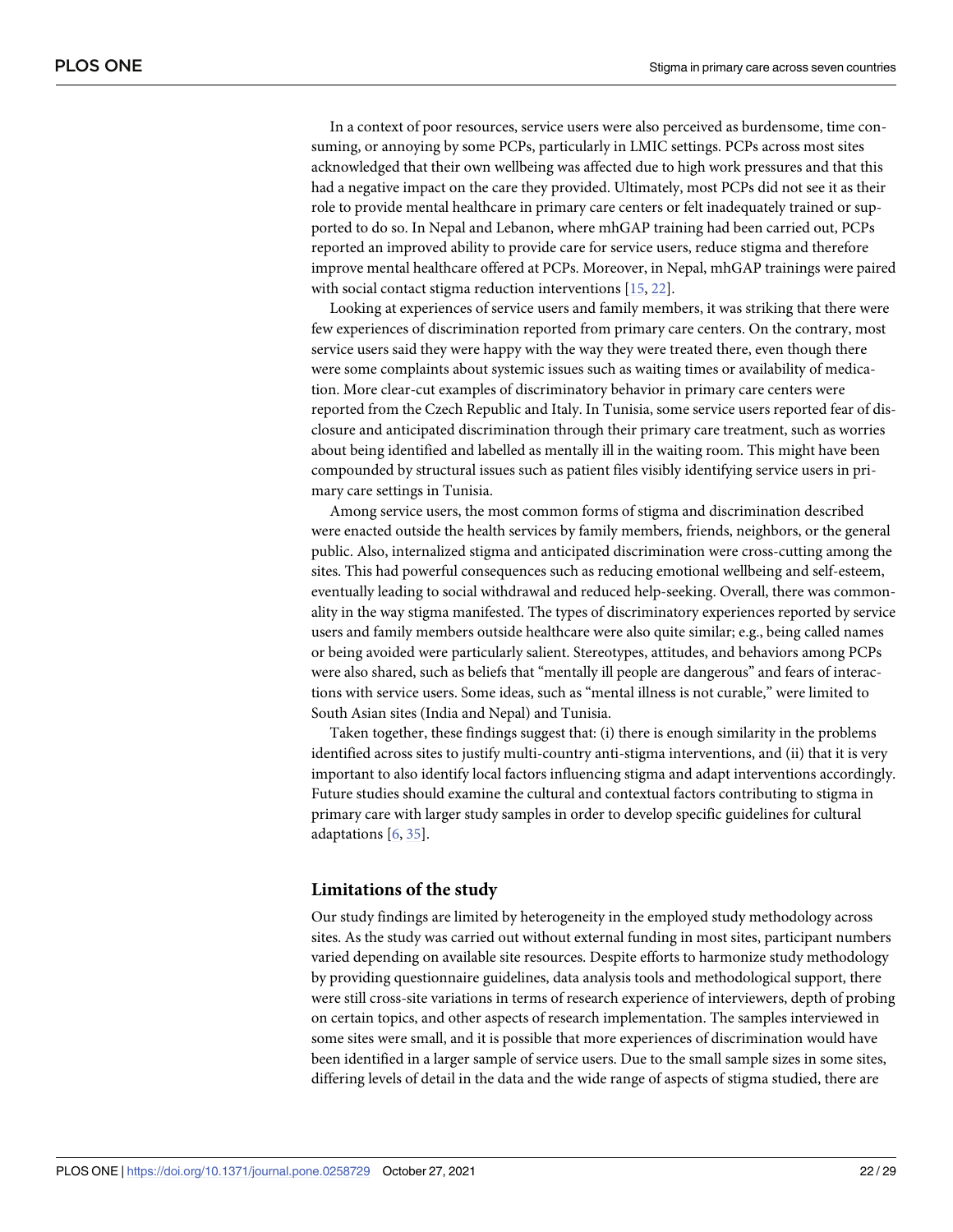likely other commonalities and differences that could be unveiled through more in-depth work in each site.

Although the diversity of settings covering low-income, lower-middle-income, upper-middle-income, and high-income was a strength, the diversity of settings also meant that there were differences in the backgrounds of PCPs and differences in health system structures across settings. There was also heterogeneity in relation to the mental health background of the PCPs. This would suggest that those with mental health training have more information and skills in the treatment of people living with mental illness, which can influence their attitude towards patients, potentially decreasing stigmatization. We did not adequately sample PCPs with a background in mental healthcare vs. those without a mental health background in order to reach meaning saturation of these subgroups across all sites. For example, in Hungary, all four PCPs have professional contact with the community psychiatry center of the district, which shows a more open, tolerant attitude towards patients living with mental illness, and this is not likely to be representative of PCPs across the country. There was also differential understanding of topics across sites. For example, in India, although they were aware of social stigma, there was less understanding of the concept of structural stigma.

In Lebanon, the primary care doctors were general practitioners who had received mhGAP trainings. However, general practitioners throughout the country had not universally been exposed to mhGAP training at the time of the study, therefore results cannot be generalized to PCPs without any mental health training. In Nepal, the secondary data were extracted from multiple interviews that was conducted with health workers, patients receiving mental health treatment in primary healthcare facilities, and service users and family members involved in anti-stigma interventions in Nepal.

A limitation of the Lebanon study was that qualitative interviews were limited to two urban areas with higher economic status than many other areas of the country. In the future, underprivileged areas should be investigated further and may reveal differences in the findings reported here. Similarly, in India, because the study site has more than 60 primary care centers, further studies can be conducted by including more primary care centers of the district on a larger scale, and similar studies can also be conducted in other districts of the state to enhance generalizability.

Similar to challenges with the heterogeneity within and between sites related to care providers, the service users and their family members could not capture the diversity of demographic differences within and between countries. In India, the interviewed service users and family members were from a rural background. As a result of this, we found that the service users and their family members had low levels of mental health literacy and limited knowledge of their own conditions and how treatment and attitudes may have been influenced by their diagnoses. The service users for the study were identified by psychiatric diagnoses on mental health outpatient cards. However, information on the diagnoses was often incomplete and the service users were rarely aware of the exact diagnosis for their conditions. In Nepal, as the PRIME intervention focused on 4 priority disorders (depression, alcohol use disorder, psychoses, and epilepsy), all the patient and service user participants were representative of only these disorders. In addition, all the participants interviewed were above 18 years of age and so represent only the adult population. There are a number of limitations that should be considered when interpreting results, such as the service users reporting lack of stigmatizing experiences. Because most interviews were conducted by clinician-researchers at primary care centers, desirability bias could have masked stigmatizing attitudes among PCPs as well as stigma experiences among service users and their family members. For example, in Lebanon, contact with PCPs was established through supervisors, which may bias responses to more positive attitudes or greater willingness to take on mental health services than participants may have reported if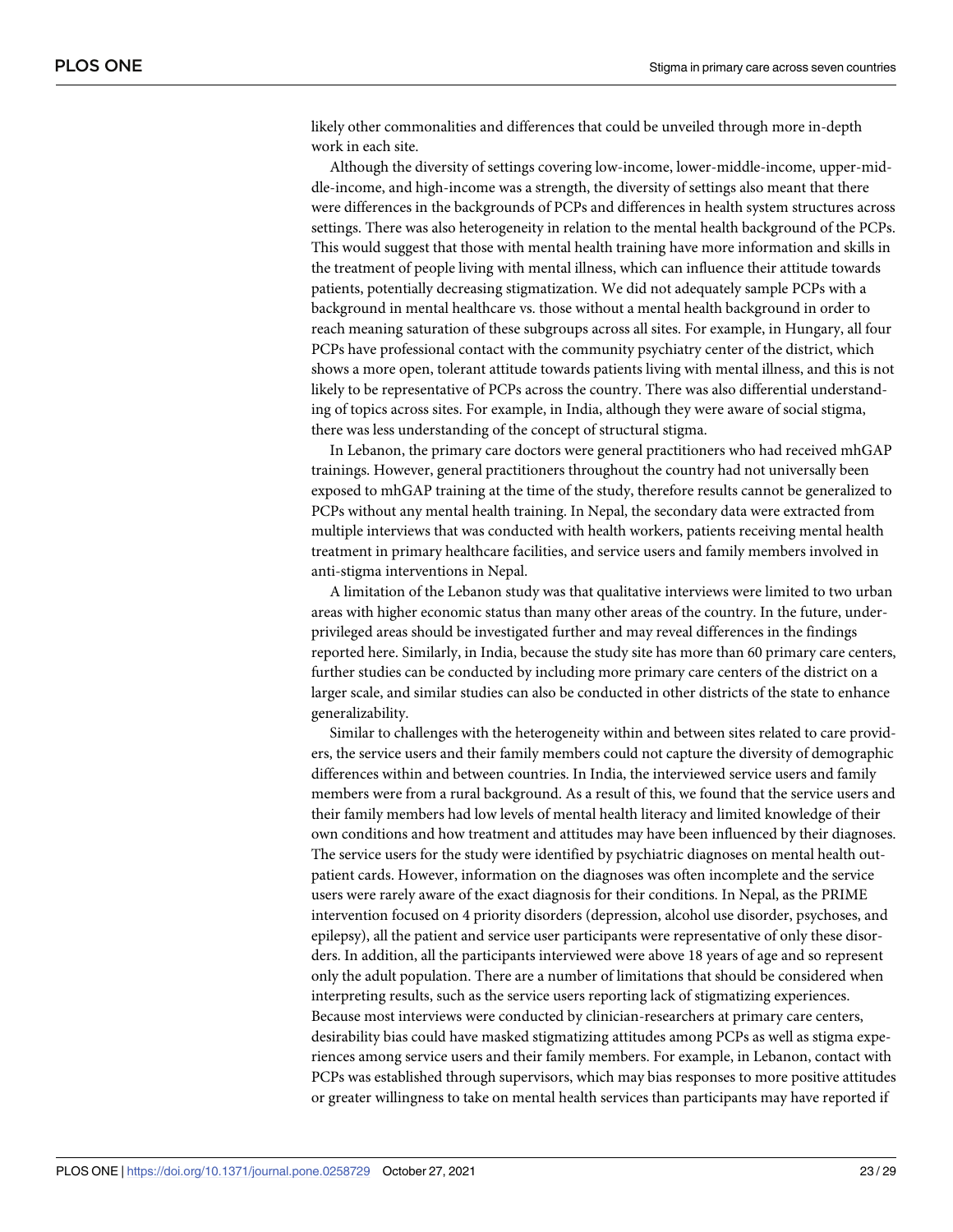not referred by their supervisors. In India, the context under which the interviews were conducted likely influenced the level of detail and type of responses. Because of high clinical workloads and shortage of time for attending interviews, the qualitative interviews conducted in clinical sites were abbreviated.

Moreover, because in most sites service users were nominated by staff at the primary care centers or known to the study teams, they may reflect a biased sample who have more positive experiences of mental health services in primary care. For example, in Lebanon, service users were reached by contacting primary care facility focal points who then referred the service users for the qualitative interviews. This recruitment technique may have reduced the likelihood of providing comments that were critical of services received at those clinics. Another consideration is that by conducting the interviews in primary care centers in some sites as well as potentially associating interviewers with primary care staff, the service users may have been concerned that negative responses would impact their care. In the consent forms, they were told their care would not be impacted, but the context of the interviews may have not been reassuring for this point.

Similarly, the level of motivation of primary care centers to train more in mental health may be biased based on the sites participating. In some sites, the primary care centers taking part in this study had purposely been chosen as pilot sites for an intervention to reduce stigma based on their expressed interest and reliability and may therefore not have been representative of other primary care centers in their site. Another factor to consider is gender. The vast majority of PCPs interviewed (75%) were women. We do not know if men in these roles would have had similar perspectives.

Ultimately, the study provides an overview of some the types and diversity of attitudes and experiences related to stigma in primary care settings. However, given the type of data collection and methods described here, the findings should not be viewed as comprehensive and universal throughout the countries studied.

#### **Recommendations**

This study provides a number of lessons for both researchers and for practitioners interested in reducing mental illness stigma. We summarize these key recommendations below.

## **Research recommendations**

- 1. For qualitative research on attitudes and experiences of service users, clinician-researchers may not be the ideal sole qualitative interviewers because of power differentials and expectations of service users about how to respond to persons they perceive as part of the healthcare system. For future research, it would be helpful to have qualitative researchers who are not part of the health system be included as interviewers. These interviews could also be conducted in non-clinical settings to help reduce the perception that the research team is directly linked to clinical care providers. Although the consent information in our study indicated that responses would be kept confidential, this may not have been the perception when interviews were conducted in clinical settings and sometimes by researchers who also worked in those facilities.
- 2. Collaboration with service users for qualitative data collection may contribute to reduced bias in responses of service users. Research teams could consider recruiting and training service users as qualitative researchers. Some of the sites in the study trained clinicians without prior qualitative experience to conduct interviews for this study. Those training efforts could be directed to service users. Similarly, service users could have been involved in the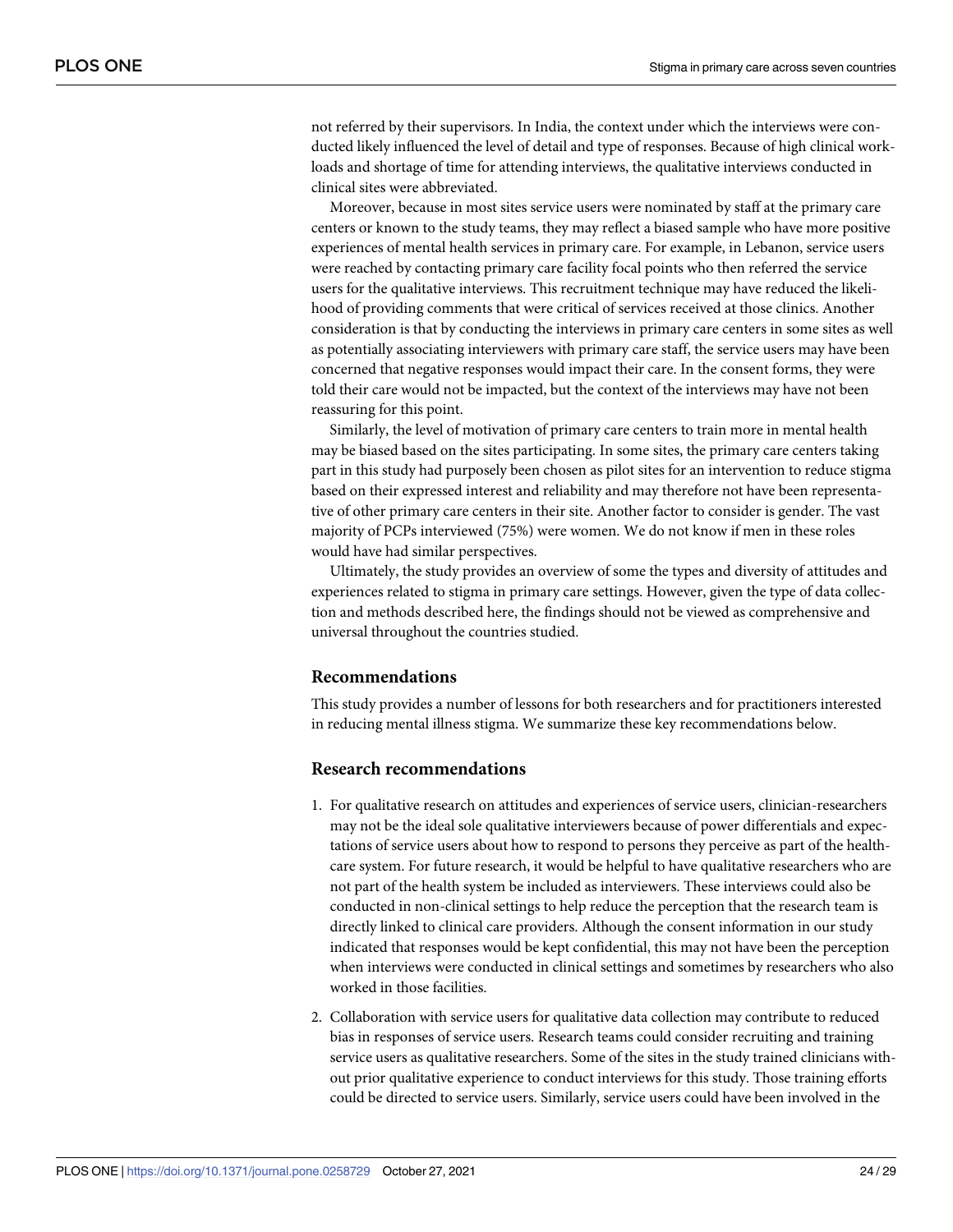<span id="page-24-0"></span>qualitative analysis to reflect upon whether the responses of participants were consistent with local experiences or if there may have been bias introduced by the recruitment and data collection strategies.

#### **Stigma reduction and mental healthcare strengthening recommendations**

- 1. Equip PCPs for taking on basic mental healthcare as suggested by the WHO [[13](#page-27-0)] by providing training on identification of mental disorders, basic mental health treatments, psychosocial counselling, and communication skills as outlined in mhGAP training. For example, the statements by PCPs in Nepal and Lebanon, where mhGAP training had already been implemented, highlight that they felt much more confident and equipped to take on a role in providing mental healthcare in their site after their training—a finding which has also been documented in respective evaluation studies [[36](#page-28-0)]. This suggests that implementing mhGAP training would seem to be a valuable next step in providing basic mental health training to PCPs in primary care settings where this has not yet been done. These mental health trainings could also be brought into pre-service training for health workers.
- 2. Prepare PCPs for being able to handle a wider range of interactions with service users with mental illness (according to local need) with empathy, skill, and confidence, including managing crisis situations. In a study of PCPs trained in mental healthcare in Liberia, Uganda, and Nepal, lower stigmatizing attitudes were associated with greater common factors of mental healthcare, such as empathy, collaboration, and promoting hope for recovery [\[37\]](#page-28-0). The importance of training PCPs in understanding and empathetic communication was mentioned specifically by several service users. New initiatives such as the WHO Ensuring Quality in Psychological Support (EQUIP) platform could be used to enhance empathy and communication skills [[38](#page-28-0)].
- 3. Address universal and locally specific stereotypes, attitudinal barriers and stigmatizing behaviors among PCPs [[6](#page-26-0)]. Our findings highlight the importance of addressing universally held stereotypes such as service users being dangerous or mental illness not being treatable, but also identifying any locally specific myths and addressing what matters most to service users and PCPs in different settings [\[39\]](#page-28-0). Based on the existing evidence in anti-stigma interventions in healthcare and particularly the findings of previous anti-stigma work done in one of our study sites, Nepal, we further suggest addressing stigmatizing stereotypes, attitudes and behaviors among PCPs through contact-based interventions employing trained service users [\[15,](#page-27-0) [22\]](#page-27-0).
- 4. Train PCPs to support service users and families with the significant experiences of stigma enacted outside healthcare by providing psychoeducation, providing practical guidance and addressing internalized stigma [\[40\]](#page-28-0). To address internalized stigma, interventions should also cover basic counselling skills and simple interventions for self-esteem building and empowerment. One of the particularly salient findings across sites was experience of stigma enacted by family members, who were often carrying a large burden of care without adequate information or support. Training interventions for PCPs should therefore comprise delivering psychoeducation to service users and family members who often accompany service users to appointments and guidance with handling challenging situations at home. Findings from Nepal suggest that training service users for social contact interventions with PCPs should also include family members, which has the potential to also reduce family-based discrimination [\[19\]](#page-27-0). Similar interventions have been suggested and tried in the training of community mental health workers, e.g., in India  $[12]$  $[12]$  $[12]$  and in the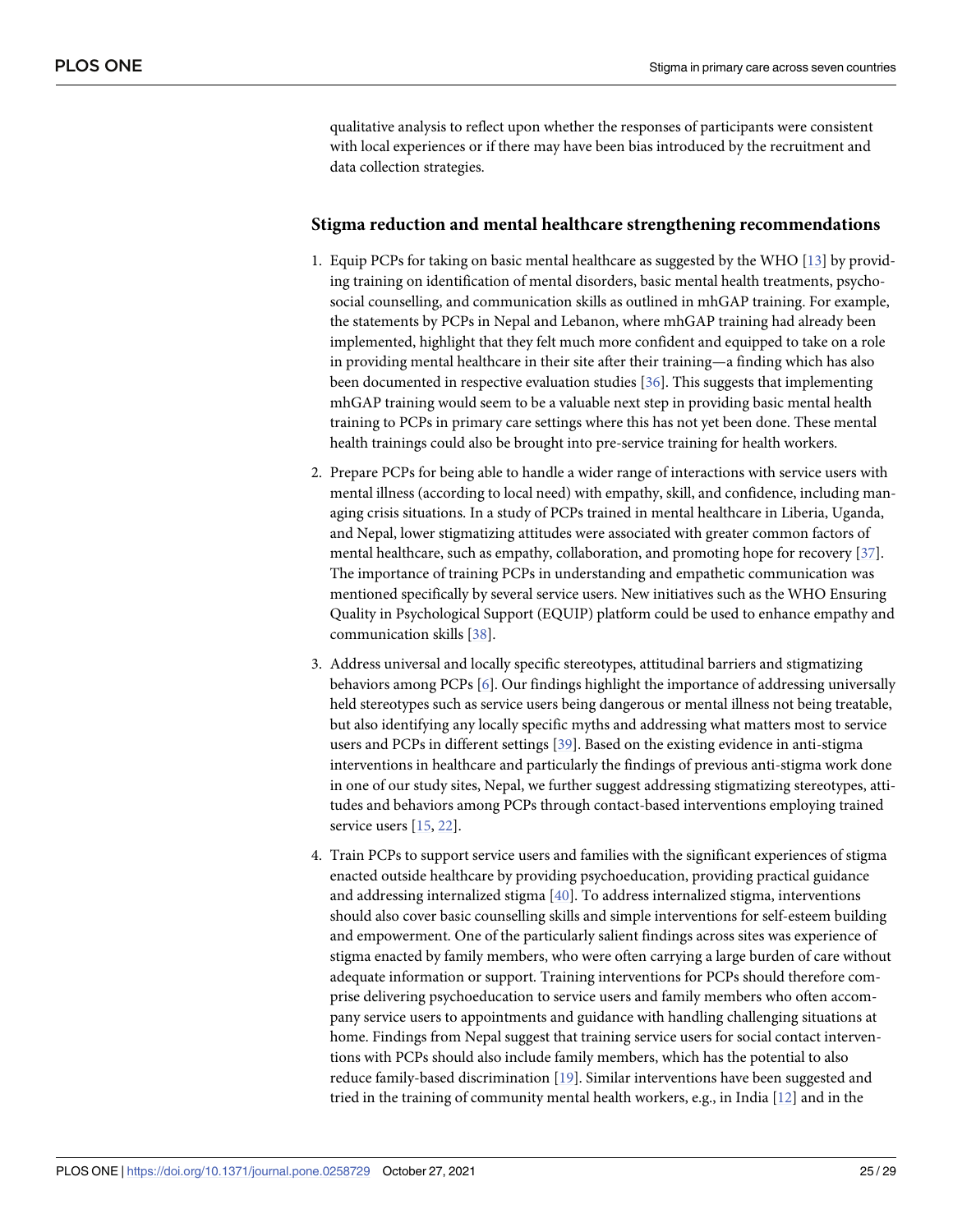<span id="page-25-0"></span>International Federation of Anti-Leprosy Associations' (ILEP) stigma reduction guidelines for health workers [\[41\]](#page-28-0).

- 5. Assure that PCPs have ongoing support. Ongoing supervision and support are important for appropriate quality of care and to monitor motivation, treatment quality, and potential burnout as PCPs become more engaged in mental health services. There are many different models for this that could be adapted to the different countries; the issue is not just about training, but ongoing support for PCPs  $[42, 43]$  $[42, 43]$  $[42, 43]$ .
- 6. In addition to training interventions targeted at individual health workers, interventions at the structural level are required. Primary care managers should review the work processes in their health facilities to identify any procedures that might expose service users to stigma, such as visibly marked patient files increasing fears of disclosure or consultation rooms lacking privacy. Checklists and tools should be developed or adapted to capture these aspects of structural stigma. Structural interventions should also seek to address PCP burnout and wellbeing by aiming to keep workloads manageable, creating support structures for staff, and teaching skills on self-care and burnout prevention.

# **Conclusions**

Our findings suggest that although the stigma enacted by primary care providers was modest and service users were largely happy with the treatment that they were receiving at their primary care centers, stigma still represents a prominent issue in the lives of service users with mental illness. This was demonstrated by the high levels of discrimination reported from families and community members, as well as considerable internalized and anticipated stigma across sites. It would therefore be wrong to conclude that there is no need for interventions in primary care to address stigma. On the contrary, our findings suggest that training interventions in primary care are necessary and very much requested by primary care providers. However, rather than just focusing on reducing stereotypes and improving attitudes alone, skill development and structural changes are needed to assure quality, supportive, and effective mental health services in primary care settings.

# **Supporting information**

**S1 [Table.](http://www.plosone.org/article/fetchSingleRepresentation.action?uri=info:doi/10.1371/journal.pone.0258729.s001) Consolidated criteria for reporting qualitative studies (COREQ): 32-item checklist.**

(DOCX)

# **Acknowledgments**

We thank Jesina Pereira, Dzmitry Krupchanka, Andre Tylee, Aouatef Guidara, Rabaa Jomli, Lamia Jouini, Maguy Arnous, Katherine Ottman, and Sacha Moufarrej for their support at various stages of the design, implementation, or writing of this manuscript.

# **Author Contributions**

**Conceptualization:** Mirja Koschorke, Anish V. Cherian, Rabih El Chammay, Eva Heim, Maria Milenova, Nadja van Ginneken, Graham Thornicroft, Brandon A. Kohrt.

**Data curation:** Anish V. Cherian.

**Formal analysis:** Mirja Koschorke, Nathalie Oexle, Uta Ouali, Anish V. Cherian, Vayankarappadam Deepika, Gurucharan Bhaskar Mendon, Dristy Gurung, Lucie Kondratova, Racha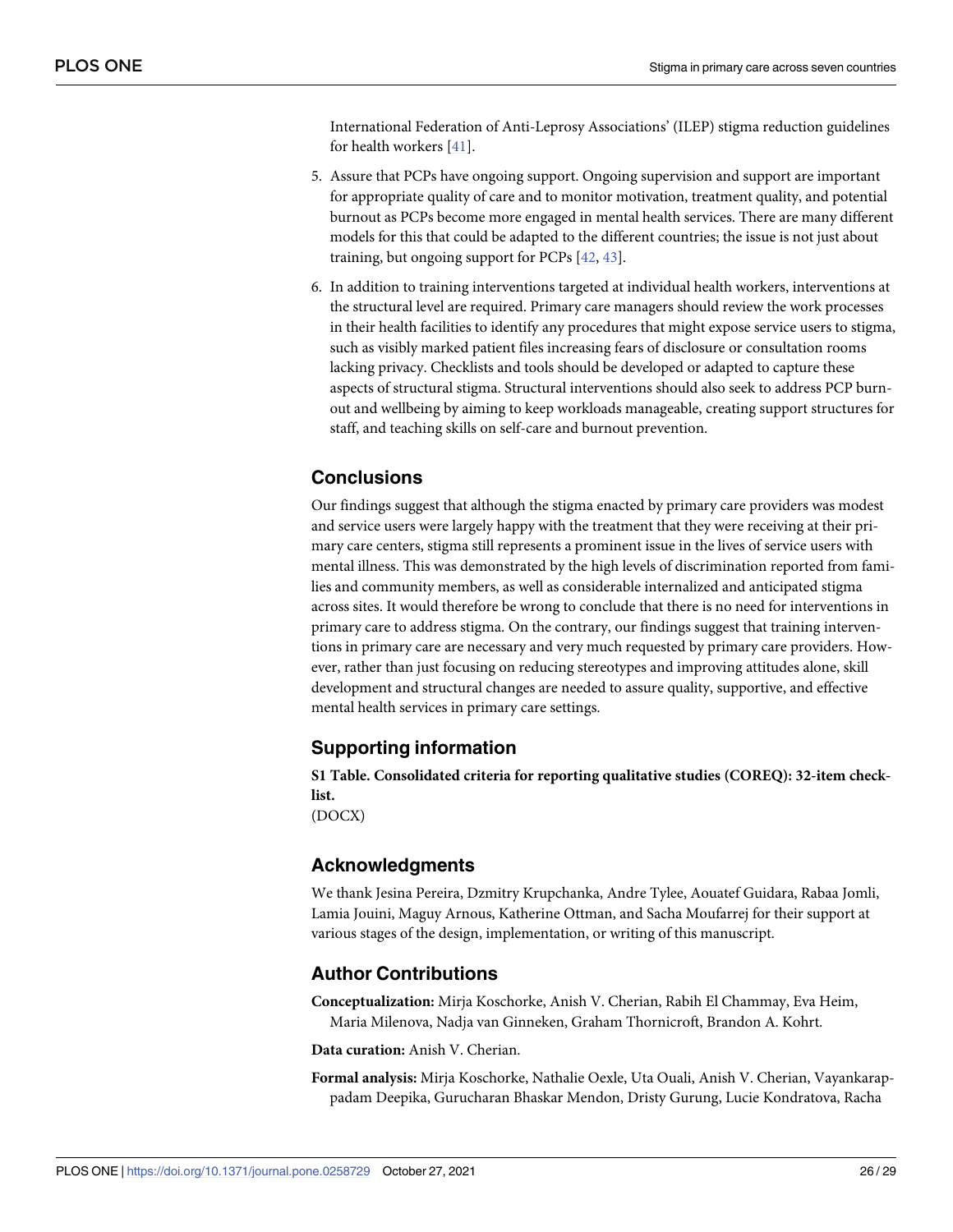<span id="page-26-0"></span>Abi Hana, Eva Heim, Anaïs Aeschlimann, Sally Souraya, Maria Milenova, Brandon A. Kohrt.

**Funding acquisition:** Anish V. Cherian.

**Investigation:** Uta Ouali, Anish V. Cherian, Vayankarappadam Deepika, Gurucharan Bhaskar Mendon, Dristy Gurung, Lucie Kondratova, Matyas Muller, Mariangela Lanfredi, Antonio Lasalvia, Andrea Bodrogi, Anna Nyulászi, Mario Tomasini, Racha Abi Hana, Yosra Zgueb, Fethi Nacef.

**Methodology:** Mirja Koschorke, Eva Heim, Nadja van Ginneken, Brandon A. Kohrt.

**Project administration:** Dristy Gurung.

**Supervision:** Matyas Muller, Rabih El Chammay, Eva Heim, Graham Thornicroft, Brandon A. Kohrt.

**Writing – original draft:** Mirja Koschorke, Nathalie Oexle.

**Writing – review & editing:** Uta Ouali, Anish V. Cherian, Vayankarappadam Deepika, Gurucharan Bhaskar Mendon, Dristy Gurung, Lucie Kondratova, Matyas Muller, Mariangela Lanfredi, Antonio Lasalvia, Andrea Bodrogi, Anna Nyula´szi, Mario Tomasini, Rabih El Chammay, Racha Abi Hana, Yosra Zgueb, Fethi Nacef, Eva Heim, Anaïs Aeschlimann, Sally Souraya, Maria Milenova, Nadja van Ginneken, Graham Thornicroft, Brandon A. Kohrt.

#### **References**

- **[1](#page-1-0).** Sartorius N. Stigma and mental health. Lancet. 2007; 370(9590):810–1. [https://doi.org/10.1016/S0140-](https://doi.org/10.1016/S0140-6736%2807%2961245-8) [6736\(07\)61245-8](https://doi.org/10.1016/S0140-6736%2807%2961245-8) PMID: [17804064](http://www.ncbi.nlm.nih.gov/pubmed/17804064).
- **[2](#page-1-0).** WHO. Mental Health Action Plan 2013–2020. Geneva: World Health Organization, 2013.
- **[3](#page-1-0).** World Health Organization. mhGAP Mental Health Gap Action Programme: scaling up care for mental, neurological and substance use disorders. Geneva: WHO; 2008.
- **[4](#page-2-0).** Henderson C, Noblett J, Parke H, Clement S, Caffrey A, Gale-Grant O, et al. Mental health-related stigma in health care and mental health-care settings. The Lancet Psychiatry. 2014; 1(6):467–82. [https://doi.org/10.1016/S2215-0366\(14\)00023-6](https://doi.org/10.1016/S2215-0366%2814%2900023-6) PMID: [26361202](http://www.ncbi.nlm.nih.gov/pubmed/26361202)
- **5.** Nyblade L, Stockton MA, Giger K, Bond V, Ekstrand ML, Lean RM, et al. Stigma in health facilities: why it matters and how we can change it. BMC Medicine. 2019; 17(1):25. [https://doi.org/10.1186/s12916-](https://doi.org/10.1186/s12916-019-1256-2) [019-1256-2](https://doi.org/10.1186/s12916-019-1256-2) PMID: [30764806](http://www.ncbi.nlm.nih.gov/pubmed/30764806)
- **[6](#page-2-0).** Heim E, Kohrt BA, Koschorke M, Milenova M, Thornicroft G. Reducing mental health-related stigma in primary health care settings in low- and middle-income countries: a systematic review. Epidemiol Psychiatr Sci. 2018; 29:e3. Epub 2018/09/05. <https://doi.org/10.1017/S2045796018000458> PMID: [30176952](http://www.ncbi.nlm.nih.gov/pubmed/30176952)
- **[7](#page-2-0).** Fekadu A, Hanlon C, Medhin G, Alem A, Selamu M, Giorgis TW. Development of a scalable mental healthcare plan for a rural district in Ethiopia. Br J Psychiatr. 2015. [https://doi.org/10.1192/bjp.bp.114.](https://doi.org/10.1192/bjp.bp.114.153676) [153676](https://doi.org/10.1192/bjp.bp.114.153676) PMID: [26447174](http://www.ncbi.nlm.nih.gov/pubmed/26447174)
- **[8](#page-2-0).** Drew N, Funk M, Tang S, Lamichhane J, Chavez E, Katontoka S, et al. Human rights violations of people with mental and psychosocial disabilities: an unresolved global crisis. Lancet. 2011; 378(9803):1664-75. [https://doi.org/10.1016/S0140-6736\(11\)61458-X](https://doi.org/10.1016/S0140-6736%2811%2961458-X) PMID: [22008426](http://www.ncbi.nlm.nih.gov/pubmed/22008426)
- **[9](#page-2-0).** Vistorte AOR, Ribeiro WS, Jaen D, Jorge MR, Evans-Lacko S, Mari JdJ. Stigmatizing attitudes of primary care professionals towards people with mental disorders: A systematic review. The International Journal of Psychiatry in Medicine. 2018; 53(4):317–38. <https://doi.org/10.1177/0091217418778620> PMID: [29807502](http://www.ncbi.nlm.nih.gov/pubmed/29807502)
- **[10](#page-2-0).** Ross CA, Goldner EM. Stigma, negative attitudes and discrimination towards mental illness within the nursing profession: a review of the literature. Journal of Psychiatric and Mental Health Nursing. 2009; 16(6):558–67. <https://doi.org/10.1111/j.1365-2850.2009.01399.x> PMID: [19594679](http://www.ncbi.nlm.nih.gov/pubmed/19594679)
- **[11](#page-2-0).** Semrau M, Evans-Lacko S, Alem A, Ayuso-Mateos JL, Chisholm D, Gureje O, et al. Strengthening mental health systems in low- and middle-income countries: the Emerald programme. BMC Medicine. 2015; 13(1):1–9. <https://doi.org/10.1186/s12916-015-0309-4> PMID: [25879831](http://www.ncbi.nlm.nih.gov/pubmed/25879831)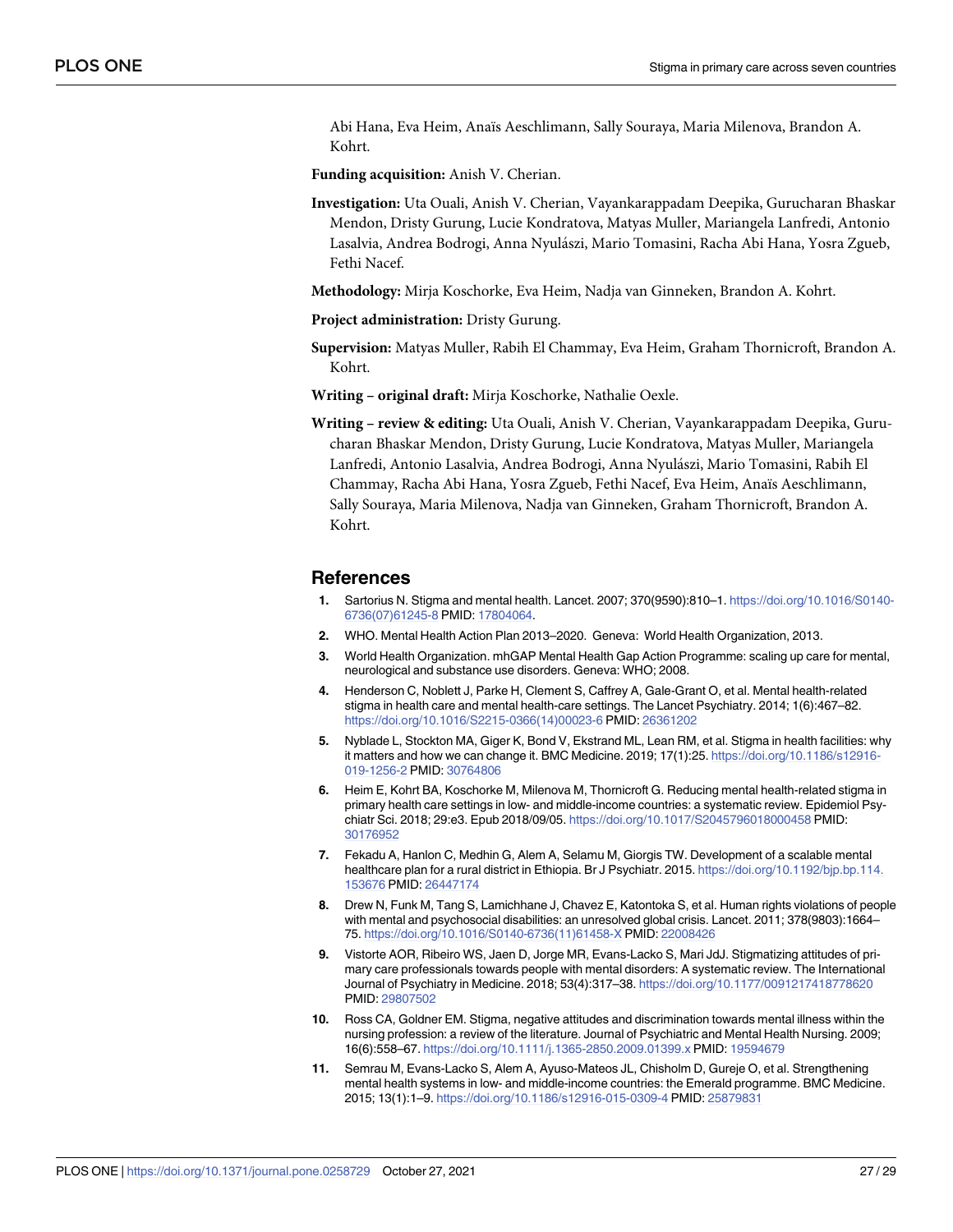- <span id="page-27-0"></span>**[12](#page-2-0).** Thornicroft G, Mehta N, Clement S, Evans-Lacko S, Doherty M, Rose D, et al. Evidence for effective interventions to reduce mental-health-related stigma and discrimination. The Lancet. 2015. [https://doi.](https://doi.org/10.1016/S0140-6736%2815%2900298-6) [org/10.1016/S0140-6736\(15\)00298-6](https://doi.org/10.1016/S0140-6736%2815%2900298-6)
- **[13](#page-2-0).** World Health Organization. mhGAP intervention guide for mental, neurological and substance use disorders in non-specialized health settings: mental health Gap Action Programme (mhGAP)–version 2.0. Geneva, Switzerland: World Health Organization 2016.
- **[14](#page-2-0).** Thornicroft G, Bakolis I, Evans-Lacko S, Gronholm Petra C, Henderson C, Kohrt BA, et al. Key lessons learned from the INDIGO global network on mental health related stigma and discrimination. World Psychiatry. 2019; 18(2):229–30. <https://doi.org/10.1002/wps.20628> PMID: [31059636](http://www.ncbi.nlm.nih.gov/pubmed/31059636)
- **[15](#page-3-0).** Kohrt BA, Turner EL, Rai S, Bhardwaj A, Sikkema KJ, Adelekun A, et al. Reducing mental illness stigma in healthcare settings: Proof of concept for a social contact intervention to address what matters most for primary care providers. Social Science & Medicine. 2020; 250:112852. [https://doi.org/10.1016/j.](https://doi.org/10.1016/j.socscimed.2020.112852) [socscimed.2020.112852](https://doi.org/10.1016/j.socscimed.2020.112852) PMID: [32135459](http://www.ncbi.nlm.nih.gov/pubmed/32135459)
- **[16](#page-12-0).** Gurung D, Upadhyaya N, Magar J, Giri NP, Hanlon C, Jordans MJD. Service user and care giver involvement in mental health system strengthening in Nepal: a qualitative study on barriers and facilitating factors. Int J Ment Health Syst. 2017; 11:30. <https://doi.org/10.1186/s13033-017-0139-1> PMID: [28428815](http://www.ncbi.nlm.nih.gov/pubmed/28428815)
- **[17](#page-12-0).** Luitel NP, Jordans MJD, Subba P, Komproe IH. Perception of service users and their caregivers on primary care-based mental health services: a qualitative study in Nepal. BMC Family Practice. 2020; 21(1):202. <https://doi.org/10.1186/s12875-020-01266-y> PMID: [32988367](http://www.ncbi.nlm.nih.gov/pubmed/32988367)
- **[18](#page-12-0).** Upadhaya N, Jordans MJD, Pokhrel R, Gurung D, Adhikari RP, Petersen I, et al. Current situations and future directions for mental health system governance in Nepal: findings from a qualitative study. International Journal of Mental Health Systems. 2017; 11(1):37. <https://doi.org/10.1186/s13033-017-0145-3> PMID: [28603549](http://www.ncbi.nlm.nih.gov/pubmed/28603549)
- **[19](#page-3-0).** Rai S, Gurung D, Kaiser BN, Sikkema KJ, Dhakal M, Bhardwaj A, et al. A service user co-facilitated intervention to reduce mental illness stigma among primary healthcare workers: Utilizing perspectives of family members and caregivers. Families, Systems, & Health. 2018; 36(2):198–209. [https://doi.org/](https://doi.org/10.1037/fsh0000338) [10.1037/fsh0000338](https://doi.org/10.1037/fsh0000338) PMID: [29902036](http://www.ncbi.nlm.nih.gov/pubmed/29902036)
- **[20](#page-5-0).** Jordans MJD, Luitel NP, Kohrt BA, Rathod SD, Garman EC, De Silva M, et al. Community-, facility-, and individual-level outcomes of a district mental healthcare plan in a low-resource setting in Nepal: A population-based evaluation. PLoS Med. 2019; 16(2):e1002748. [https://doi.org/10.1371/journal.pmed.](https://doi.org/10.1371/journal.pmed.1002748) [1002748](https://doi.org/10.1371/journal.pmed.1002748) PMID: [30763321](http://www.ncbi.nlm.nih.gov/pubmed/30763321)
- **[21](#page-5-0).** Kohrt BA, Jordans MJD, Turner EL, Sikkema KJ, Luitel NP, Rai S, et al. Reducing stigma among healthcare providers to improve mental health services (RESHAPE): protocol for a pilot cluster randomized controlled trial of a stigma reduction intervention for training primary healthcare workers in Nepal. Pilot and Feasibility Studies. 2018; 4(1):36. <https://doi.org/10.1186/s40814-018-0234-3> PMID: [29403650](http://www.ncbi.nlm.nih.gov/pubmed/29403650)
- **[22](#page-5-0).** Kohrt BA, Jordans MJD, Turner EL, Rai S, Gurung D, Dhakal M, et al. Collaboration with people with lived experience of mental illness to reduce stigma and improve primary care services in Nepal: a pilot cluster randomized clinical trial. JAMA Network Open. 2021; 4(11):e2131475.
- **[23](#page-6-0).** Cohen A, Eaton J, Radtke B, De Menil V, Chatterjee S, De Silva M, et al. Case study methodology to monitor and evaluate community mental health programs in low-income countries. London: CBM international and London School of Hygiene and Tropical Medicine. 2012.
- **[24](#page-6-0).** Hanlon C, Luitel NP, Kathree T, Murhar V, Shrivasta S, Medhin G, et al. Challenges and opportunities for implementing integrated mental health care: a district level situation analysis from five low- and middle-income countries. PLoS One. 2014; 9(2):e88437. <https://doi.org/10.1371/journal.pone.0088437> PMID: [24558389](http://www.ncbi.nlm.nih.gov/pubmed/24558389)
- **[25](#page-6-0).** Koschorke M, Padmavati R, Kumar S, Cohen A, Weiss HA, Chatterjee S, et al. Experiences of stigma and discrimination of people with schizophrenia in India. Social Science & Medicine. 2014; 123:149–59. <https://doi.org/10.1016/j.socscimed.2014.10.035> PMID: [25462616](http://www.ncbi.nlm.nih.gov/pubmed/25462616)
- **[26](#page-6-0).** Mathias K, Kermode M, San Sebastian M, Koschorke M, Goicolea I. Under the banyan tree-exclusion and inclusion of people with mental disorders in rural North India. BMC Public Health. 2015; 15(1):1–11.
- **[27](#page-6-0).** Green J, Thorogood N. Qualitative methods for health research: sage; 2018.
- **[28](#page-6-0).** Srivastava P, Hopwood N. A practical iterative framework for qualitative data analysis. International journal of qualitative methods. 2009; 8(1):76–84.
- **[29](#page-6-0).** Neale J, Miller P, West R. Reporting quantitative information in qualitative research: guidance for authors and reviewers. Addiction. 2014; 109(2):175–6. <https://doi.org/10.1111/add.12408> PMID: [24422609](http://www.ncbi.nlm.nih.gov/pubmed/24422609)
- **[30](#page-7-0).** van Ginneken N, Maheedhariah MS, Ghani S, Ramakrishna J, Raja A, Patel V. Human resources and models of mental healthcare integration into primary and community care in India: Case studies of 72